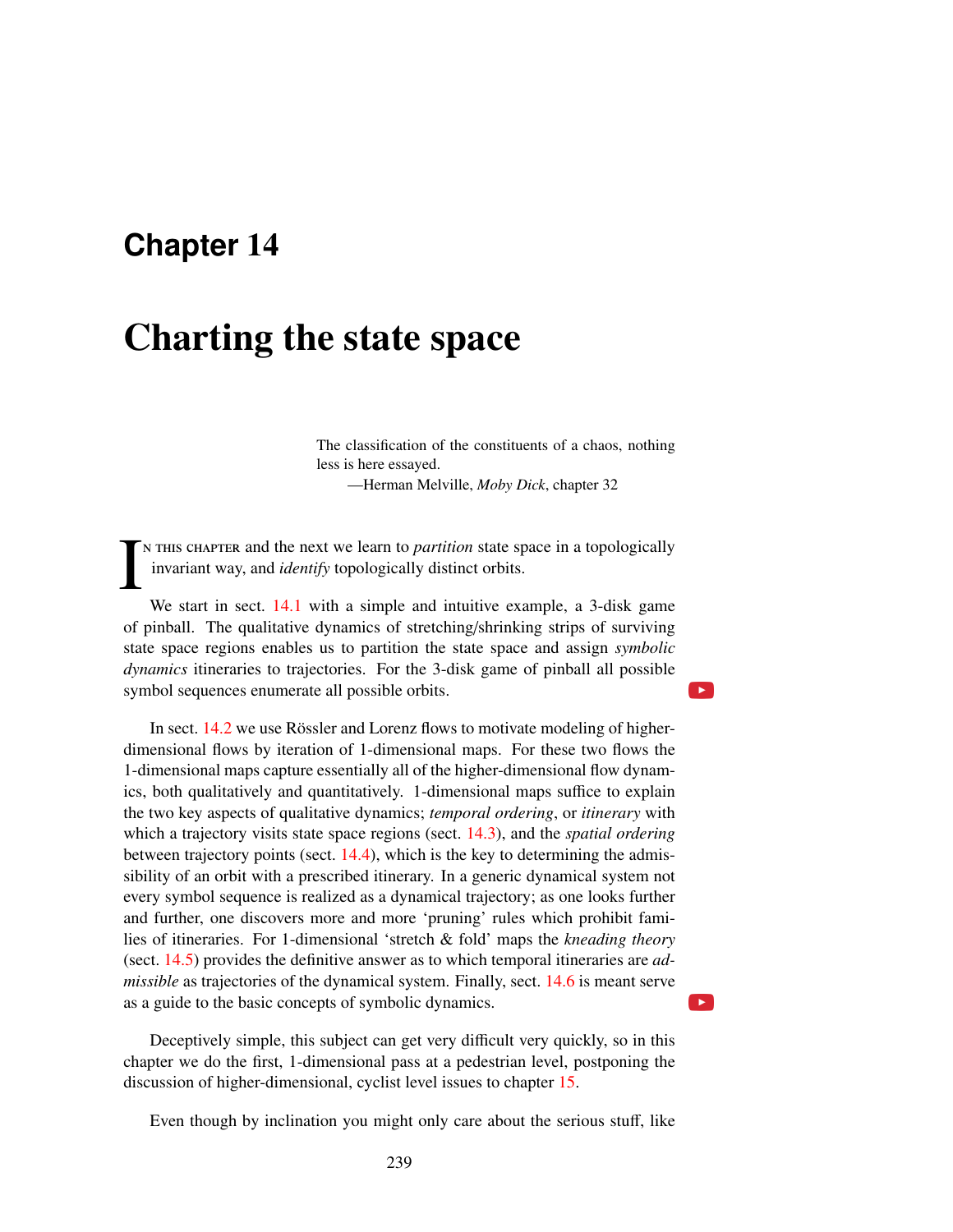

**Figure 14.1:** A coarse partition of  $M$  into regions  $M_0$ ,  $M_1$ , and  $M_2$ , labeled by ternary alphabet  $\mathcal{A} = \{1, 2, 3\}.$ 

Rydberg atoms or mesoscopic devices, and resent wasting time on formal things, this chapter and chapters 17 and 18 are good for you. Study them.

#### 14.1 Qualitative dynamics

#### (R. Mainieri and P. Cvitanovic)´

What can a flow do to points in state space? This is a very difficult question to answer because we have assumed very little about the evolution function  $f^t$ ; continuity, and differentiability a sufficient number of times. Trying to make sense of this question is one of the basic concerns in the study of dynamical systems. The first answer was inspired by the motion of the planets: they appear to repeat their motion through the firmament, so the ancients' attempts to describe dynamical systems were to think of them as periodic.

However, periodicity is almost never quite exact. What one tends to observe is *recurrence*. A recurrence of a point  $x_0$  of a dynamical system is a return of that point to a neighborhood of where it started. How close the point  $x_0$  must return is up to us: we can choose a volume of any size and shape, and call it the neighborhood  $M_0$ , as long as it encloses  $x_0$ . For chaotic dynamical systems, the evolution might bring the point back to the starting neighborhood infinitely often. That is, the set

$$
\left\{ y \in \mathcal{M}_0 : \quad y = f^t(x_0), \quad t > t_0 \right\} \tag{14.1}
$$

will in general have an infinity of recurrent episodes.

To observe a recurrence we must look at neighborhoods of points. This suggests another way of describing how points move in state space, the important first step on the way to a theory of dynamical systems: qualitative, topological dynamics, or *symbolic dynamics*. As the subject can get quite technical, a summary of the basic notions and definitions of symbolic dynamics is relegated to sect. 14.6; check that section and references cited in remark 14.1 whenever you run into baffling jargon.

We start by dividing the state space up into regions  $M_A, M_B, \ldots, M_Z$ , as in figure 14.1. This can be done in many ways, not all equally clever. Any such

n

 $\mathbf{p}$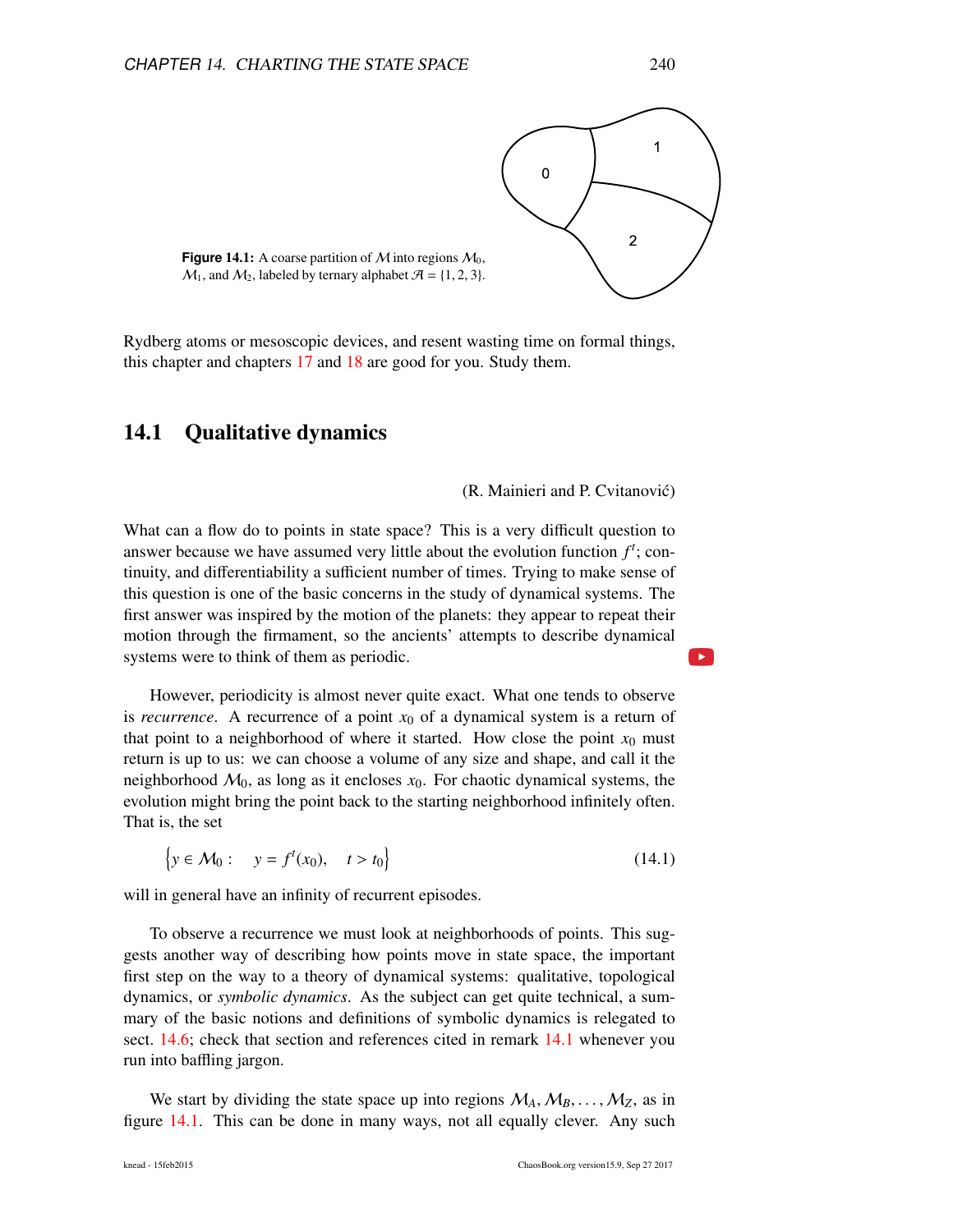

**Figure 14.2:** A trajectory with itinerary 021012.

**Figure** 14.3: A 1-step memory refinement of the partition of figure 14.1, with each region  $M_i$  subdivided into  $M_{i0}$ ,  $M_{i1}$ , and  $M_{i2}$ , labeled by nine 'words'  $\{00, 01, 02, \cdots, 21, 22\}.$ 

division of state space into distinct regions constitutes a *partition*, and we associate with each region (sometimes referred to as a *state*) a symbol *s* from an *N*-letter *alphabet* or *state set*  $A = \{A, B, C, \dots, Z\}$ . Along the trajectory, different regions will be visited. The visitation sequence - forthwith referred to as the *itinerary* can be represented by the letters of the alphabet  $A$ . If, as in the example sketched in figure 14.2, the state space is divided into three regions  $M_0$ ,  $M_1$ , and  $M_2$ , the 'letters' are the integers {0, <sup>1</sup>, <sup>2</sup>}, and the itinerary for the trajectory sketched in the figure is  $0 \mapsto 2 \mapsto 1 \mapsto 0 \mapsto 1 \mapsto 2 \mapsto \cdots$ .



In general only a subset of points in  $M_B$  reaches  $M_A$ . This observation offers a systematic way to refine a partition by introducing *m-step memory*: the region  $M_{s_m\cdots s_1 s_0}$  consists of the subset of points of  $M_{s_0}$  whose itinerary for the next *m* time steps will be  $s_0 \mapsto s_1 \mapsto \cdots \mapsto s_m$ , see figure 14.3.



If there is no way to reach partition  $\mathcal{M}_i$  from partition  $\mathcal{M}_j$ , and conversely, partition  $M_j$  from partition  $M_i$ , the state space consists of at least two disconnected pieces, and we can analyze it piece by piece. An interesting partition should be dynamically connected, i.e., one should be able to go from any region M*<sup>i</sup>* to any other region  $M_j$  in a finite number of steps. A dynamical system with such a partition is said to be *metrically indecomposable*.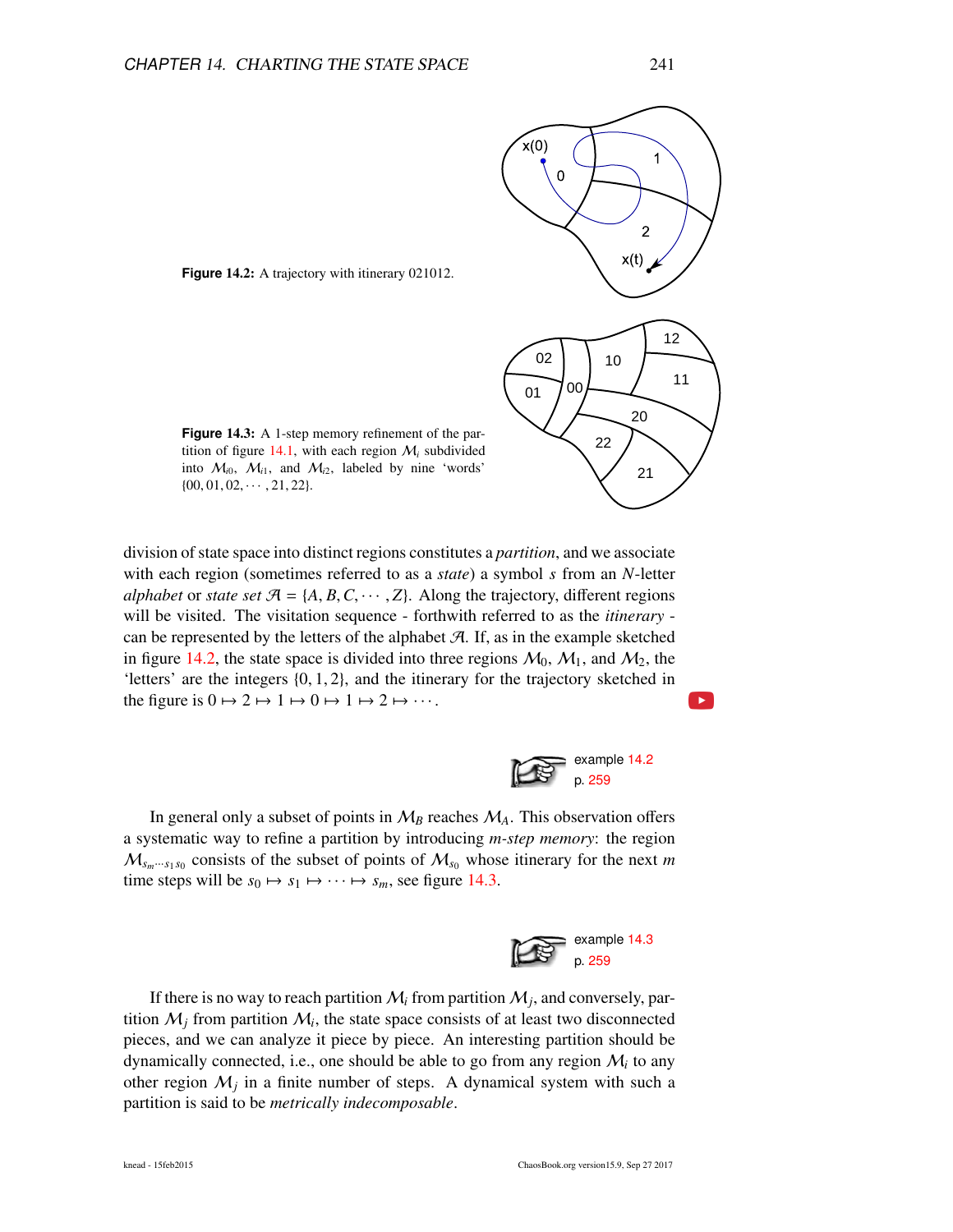3







1

23132321

In general one also encounters transient regions - regions to which the dynamics does not return once they are exited. Hence we have to distinguish between (uninteresting to us) wandering trajectories that never return to the initial neighborhood, and the non–wandering set (2.3) of the *recurrent* trajectories. We are implicitly assuming that the transients are sufficiently short-lived not to be of experimental interest.

However, knowing that a point from  $M_i$  reaches  $\{M_j, \dots, M_k\}$  in one step of quite good enough. We would be happier if we know that the map of the is not quite good enough. We would be happier if we knew that the map of the entire initial region  $f(M_i)$  overlaps nicely with the entire  $M_j$ ; otherwise we have to subpartition  $M_j$  into the subset  $f(M_i)$  and the reminder, and often we will find ourselves partitioning *ad infinitum*, a difficult topic that we shall return to sect. 15.4.

Such considerations motivate the notion of a *Markov partition*, a partition for which no memory of preceding steps is required to fix the transitions allowed in the next step. *Finite Markov partitions* can be generated by *expanding d*dimensional iterated mappings  $f : \mathcal{M} \to \mathcal{M}$ , if  $\mathcal{M}$  can be divided into  $N$  regions  ${M_0, M_1, \ldots, M_{N-1}}$  such that in one step points from an initial region  $M_i$  either fully cover a region  $M_j$ , or miss it altogether,

either 
$$
M_j \cap f(M_i) = \emptyset
$$
 or  $M_j \subset f(M_i)$ . (14.2)

Whether such partitions can be found is not clear at all - the borders need to be lower-dimensional sets invariant under dynamics, and there is no guarantee that these are topologically simple objects. However, the game of pinball (and many other non-wandering repeller sets) is especially nice: the issue of determining the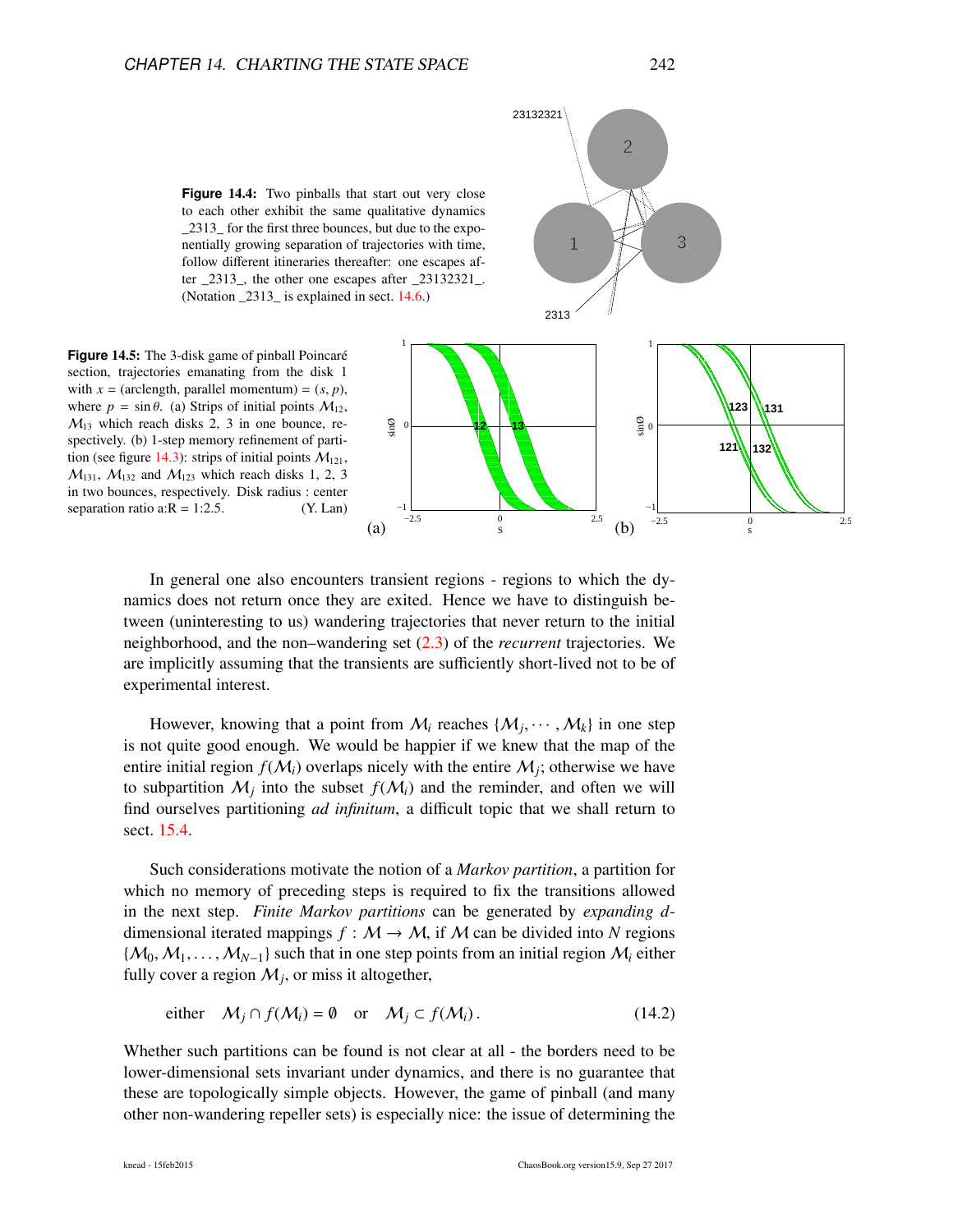$\blacktriangleright$ 

**Figure 14.6:** For the 3-disk game of pinball no itineraries are pruned as long as the inter-disk spacing exceeds  $R : a > 2.04821419...$  (from K.T. Hansen [10])



partition borders does not arise, as the survivors live on disconnected pieces of the state space, separated by a chasm of escaping trajectories.

The itinerary of a billiard trajectory is finite for a scattering trajectory, coming in from infinity and escaping after a finite number of collisions, infinite for a trapped trajectory, and infinitely repeating for a periodic orbit. A finite length trajectory is not uniquely specified by its finite itinerary, but an isolated unstable cycle is: its itinerary is an infinitely repeating block of symbols. For hyperbolic flows the intersection of the future and past itineraries, the bi-infinite itinerary · · · *<sup>s</sup>*−<sup>2</sup> *<sup>s</sup>*−<sup>1</sup> *<sup>s</sup>*0.*s*<sup>1</sup> *<sup>s</sup>*<sup>2</sup> *<sup>s</sup>*<sup>3</sup> · · · specifies a unique orbit. Almost all infinite length trajectories (orbits) are aperiodic. Still, the longer the trajectory is, the closer to it is a periodic orbit whose itinerary shadows the trajectory for its whole length: think of the state space as the unit interval, aperiodic orbits as normal numbers, and periodic ones as fractions whose denominators correspond to cycle periods, as is literally the case for the Farey map (to be discussed in sect. 29.3.4.

Determining whether the symbolic dynamics is complete (as is the case for sufficiently separated disks, see figure 14.6), pruned (for example, for touching or overlapping disks), or only a first coarse-graining of the topology (as, for example, for smooth potentials with islands of stability) requires a case-by-case investigation, a discussion we postpone until sect. 14.5 and chapter 15. For now, we assume that the disks are sufficiently separated that there is no additional pruning beyond the prohibition of self-bounces.

Inspecting figure 14.5 we see that the relative ordering of regions with differing finite itineraries is a qualitative, topological property of the flow. This observation motivates searches for simple, 'canonical' partitions which exhibit in a simple manner the spatial ordering common to entire classes of topologically similar nonlinear flows.

#### 14.2 From *d*-dimensional flows to 1-dimensional maps

Symbolic dynamics for the 3-disk game of pinball is so straightforward that one may altogether fail to see the connection between the topology of hyperbolic flows and their symbolic dynamics. This is brought out more clearly by the 1 dimensional visualization of 'stretch & fold' flows to which we turn now.

We construct here the return maps  $(3.4)$  for two iconic flows, the Rössler and the Lorenz, in order to show how ODEs in higher dimensions can be modeled by low-dimensional maps. In the examples at hand the strong dissipation happens to render the dynamics essentially 1-dimensional both qualitatively and quantitatively. However, as we shall show in chapter 15, strong dissipation is not essential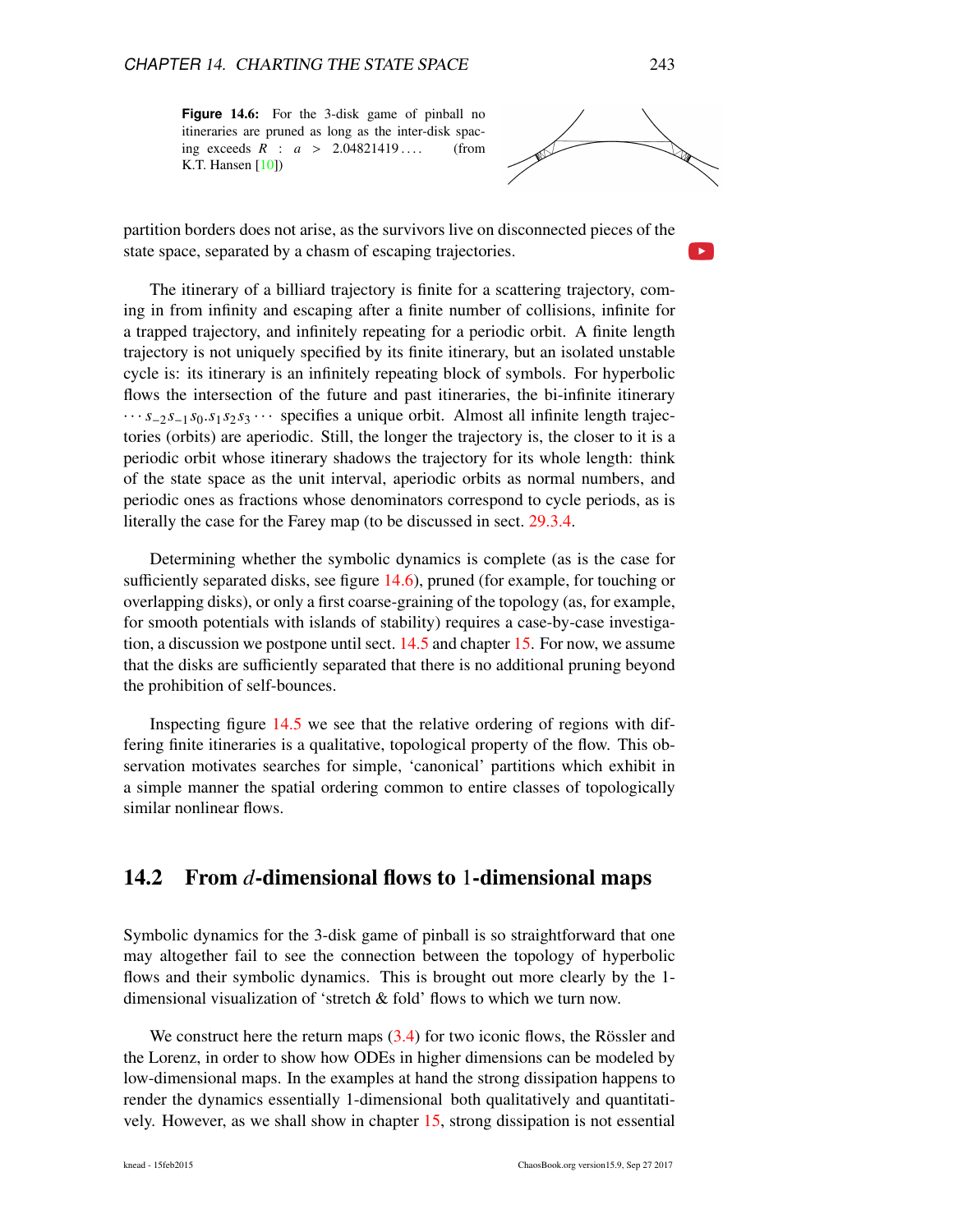

-the hyperbolicity is- so the method applies to Hamiltonian (symplectic areas preserving) flows as well. The key idea is to replace the original, arbitrarily concocted coordinates by intrinsic, dynamically invariant curvilinear coordinates erected on neighborhoods of unstable manifolds.



Suppose concentrations of certain chemical reactants worry you, or the variations in the Vladivostok temperature, humidity, pressure and winds affect your mood. Such quantities vary within some fixed range, and so do their rates of change. Even if we are studying an open system such as the 3-disk pinball game, we tend to be interested in a finite region around the disks and ignore the escapees. So a typical dynamical system that we care about is *bounded*. If the price to keep going is high - for example, we try to stir up some tar, and observe it come to a dead stop the moment we cease our labors - the dynamics tends to settle into a simple state. However, as the resistance to change decreases - the tar is heated up and we are more vigorous in our stirring - the dynamics becomes unstable. What happens next?

Just by looking at figure 14.7 you get the idea - Rössler flow winds around the stable manifold of the 'central' equilibrium, stretches and folds, and the dynamics on the Poincaré section of the flow can be reduced to a 1-dimensional map.



 $\blacktriangleright$ 

 $\mathbf{p}$ 

 $\blacktriangleright$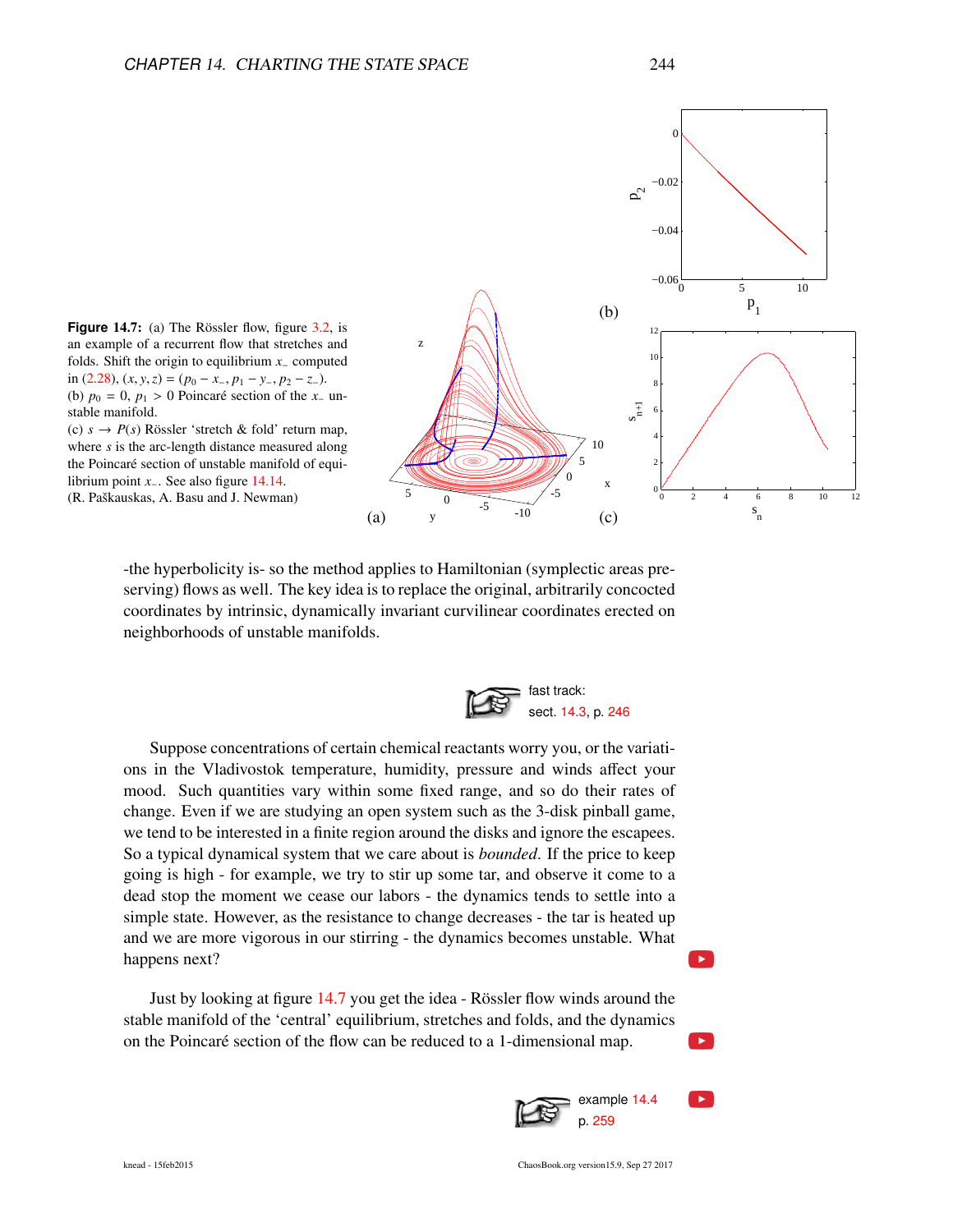**Figure** 14.8: (a) A Poincaré section of the Lorenz flow in the doubled-polar angle representation, figure 11.5, given by the [ $y'$ ,  $z$ ] plane that contains the  $z$ -axis and the equilibrium  $EQ$ . Most of the sec*z*-axis and the equilibrium *EQ*1. Most of the section plane except for the two shaded trapezoids is removed to aid visualization of the flow.  $x'$  axis points toward the viewer. (b) The Poincaré section plane. Crossings *into* the section are marked red (solid) and crossings *out of* the section are marked blue (dashed). Outermost points of both in- and out-sections are given by the  $EQ<sub>0</sub>$  unstable manifold  $W^u(EQ_0)$  intersections. (E. Siminos)

**Figure** 14.9: The Poincaré return map  $s_{n+1}$  =  $P(s_n)$  parameterized by Euclidean arclength *s* measured along the  $EQ_1$  unstable manifold, from  $x_{EQ_1}$  to  $W^u(EQ_0)$  section point, uppermost right point of the blue (dashed) segment in figure 14.8 (b). The critical point (the 'crease') of the map is given by the section of the heteroclinic orbit  $W<sup>s</sup>(EQ<sub>0</sub>)$  that descends all the way to  $EQ_0$ , in infinite time and with infinite slope. (E. Siminos)

The next, Lorenz flow example is similar, but the folding mechanism is very different: the unstable manifold of one of the equilibria collides with the stable manifold of the other one, forcing a robust *heteroclinic connection* between the two.

Heteroclinic connections. The simplest example of intersection of invariant manifolds is an orbit on the unstable manifold of an unstable equilibrium that falls into a stable equilibrium (a sink). In general, two manifolds can intersect in remark 14.3 a stable way (i.e., robustly with respect to small changes of system parameters) if the sum of their dimensions is greater than or equal to the dimension of the state space, hence an unstable manifold of dimension  $k$  is likely to intersect a stable manifold whose codimension in state space is less than or equal to *k*. Whether the two manifolds actually intersect is a subtle question that is central to the issue of "structural stability" of ergodic dynamical systems. Trajectories that leave an equilibrium or periodic orbit along its unstable manifold and reach another equilibrium or periodic orbit along its stable manifold are called *heteroclinic* if the two invariant solutions are distinct or *homoclinic* if the initial and the final invariant solutions are the same.





example 14.5 p. 259

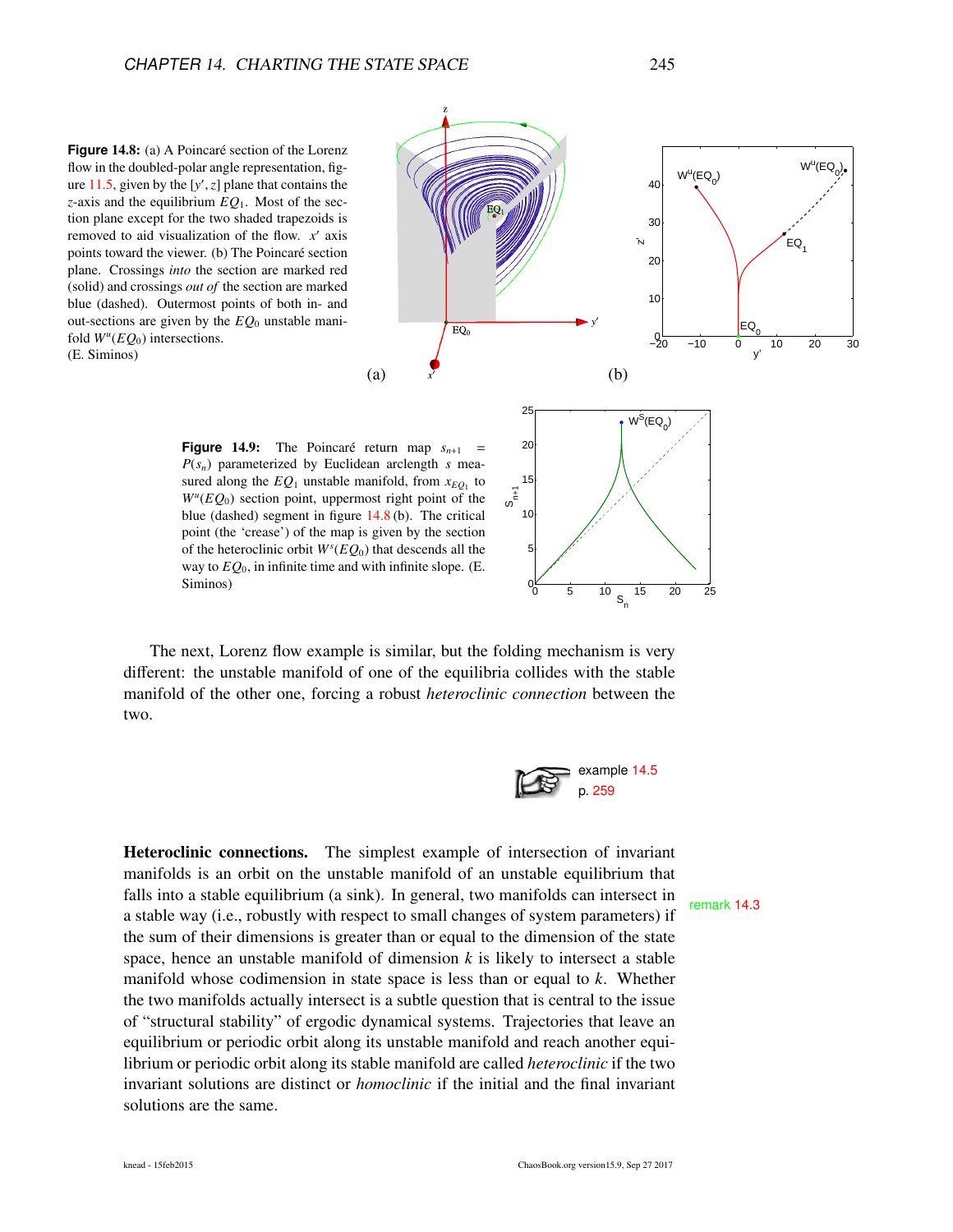

**Figure 14.10:** The  $n = 2$  and 4 intervals state space partitions for the Bernoulli shift map (14.18), together with the fixed points  $\overline{0}$ ,  $\overline{1}$  and the 2-cycle  $\overline{01}$ .

What have we learned from the above two exemplary 3-dimensional flows? If a flow is locally unstable but globally bounded, any open ball of initial points will be stretched out and then folded back. If the equilibria are hyperbolic, the trajectories will be attracted along some eigen-directions and ejected along others. The unstable manifold of one equilibrium can avoid stable manifolds of other equilibria, as is the case for Rössler, or plow into them head on, as is the case for Lorenz. A typical trajectory wanders through state space, alternatively attracted into equilibria neighborhoods, and then ejected again. What is important is the motion along the unstable manifolds – that is where 1*d* maps come from.

At this juncture we proceed to show how this works on the simplest example: unimodal mappings of the interval. The erudite reader may skim through this chapter and then take a more demanding path, via the Smale horseshoes of chapter 15. Unimodal maps are easier, but less physically compelling. Smale horseshoes offer the high road, more complicated, but the right tool to generalize what we learned from the 3-disk dynamics, and begin analysis of general dynamical systems. It is up to you - unimodal maps suffice to get quickly to the heart of this treatise.

#### 14.3 Temporal ordering: Itineraries

In this section we learn to *name* topologically distinct trajectories for the simple, but instructive case; 1-dimensional maps of an interval. The simplest such map is the"coin flip" of figure 14.10: the unit interval is stretched, cut, and overlaid over itself.



 $\blacktriangleright$ 

More physically motivated mapping of this type is *unimodal;* interval is stretched and folded only once, with at most two points mapping into a point in the refolded interval, as in the Rössler return map figure 14.7 (b). A unimodal map  $f(x)$  is a 1dimensional function  $\mathbb{R} \to \mathbb{R}$  defined on an interval  $\mathcal{M} \in \mathbb{R}$  with a monotonically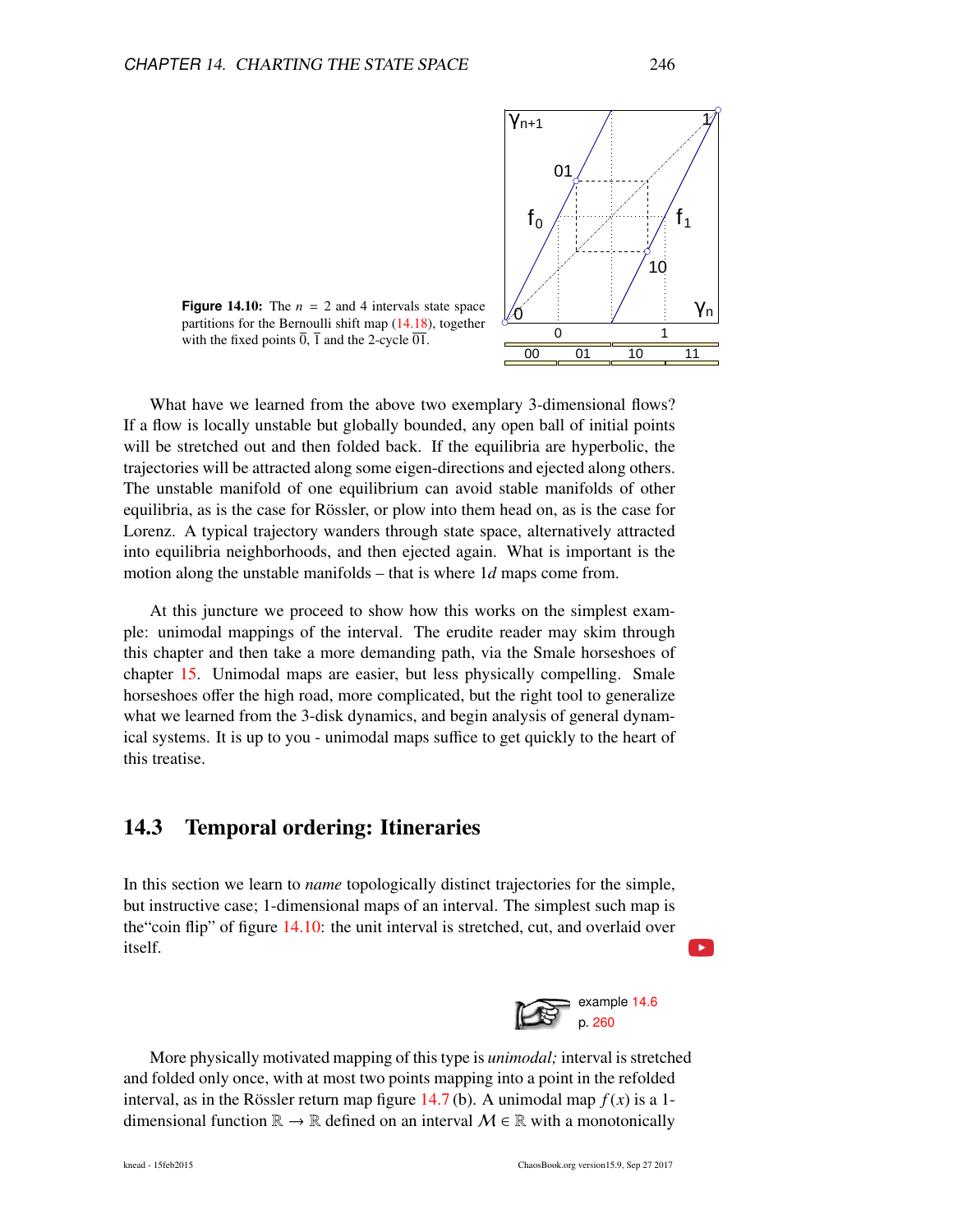$\blacktriangleright$ 



(b) A unimodal repeller with the survivor intervals after 1 and 2 iterations. Intervals marked  $s_1 s_2 \cdots s_n$ consist of points that do not escape in *n* iterations, and follow the itinerary  $S^+ = s_1 s_2 \cdots s_n$ . Indicated are the fixed points  $\overline{0}$ ,  $\overline{1}$ , the 2-cycle  $\overline{01}$ , and the 3-cycle  $\overline{011}$ . Note that here, unlike the Bernoulli map example of figure 14.10, the spatial ordering does not respect the binary ordering; for example  $x_{00} < x_{01} < x_{11} < x_{10}$ .



increasing (or decreasing) branch, a *critical point* (or interval)  $x_c$  for which  $f(x_c)$ attains the maximum (minimum) value, followed by a monotonically decreasing (increasing) branch. *Uni*-modal means that the map is a 1-humped map with one critical point within interval M. *Multi*-modal maps, with several critical points within interval  $M$ , can be described with a straight-forward generalization of the methods we describe next.



For 1*d* maps the *critical value* denotes either the maximum or the minimum value of  $f(x)$  on the defining interval; we assume here that it is a maximum, *f*(*x*<sup>*c*</sup>) ≥ *f*(*x*) for all *x* ∈ *M*. The critical point *x*<sup>*c*</sup> that yields the critical value *f*(*x*<sup>*c*</sup>) belongs to neither the left nor the right partition  $M_i$  and is instead denoted by its own symbol  $s = C$ . As we shall see, its images and preimages serve as partition boundary points.

The trajectory  $x_1, x_2, x_3, \ldots$  of the initial point  $x_0$  is given by the iteration  $x_{n+1} = f(x_n)$ . Iterating *f* and checking whether the point lands to the left or to the right of *x<sup>c</sup>* generates a *temporally* ordered topological itinerary (14.10) for a given trajectory,

$$
s_n = \begin{cases} 1 & \text{if } x_n > x_c \\ C & \text{if } x_n = x_c \\ 0 & \text{if } x_n < x_c \end{cases} \tag{14.3}
$$

We refer to  $S^+(x_0) = .s_1 s_2 s_3 \cdots$  as the *future itinerary*. Our next task is to answer the reverse problem: given an itinerary, what is the *spatial* ordering of points that belong to the corresponding state space trajectory?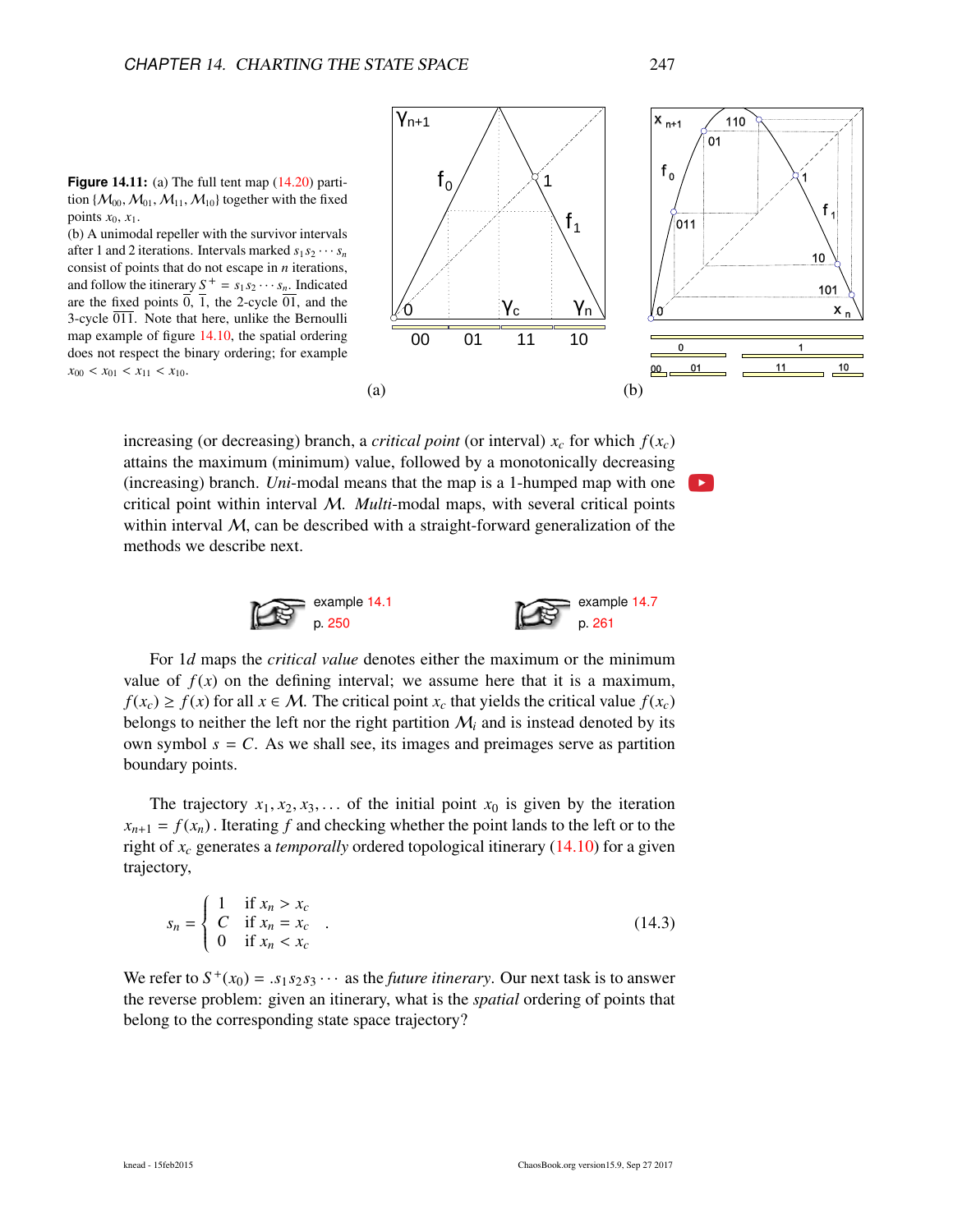**Figure 14.12:** An alternating binary tree relates the itinerary labeling of the unimodal map intervals, figure 14.11, to their spatial ordering. The dotted line stands for 0, the full line for 1; the binary sub-tree whose root is a full line with symbol 1 reverses the orientation, due to the orientation-reversing fold in figures 14.7 and 14.11. See also figure 17.5.

## 14.4 Spatial ordering

A well-known theorem states that combinatorial factors are impossible to explain [27].

—G. 't Hooft and M. Veltman, DIAGRAMMAR

Suppose you have succeeded in constructing a covering symbolic dynamics, such as the one we constructed for a well-separated 3-disk system. Now start moving the disks toward each other. At some critical separation (see figure  $14.6$ ) a disk will start blocking families of trajectories traversing the other two disks. The order in which trajectories disappear is determined by their relative ordering in space; the ones closest to the intervening disk will be pruned first. Determining inadmissible itineraries requires that we relate the spatial ordering of trajectories to their time ordered itineraries. exercise 15.8

The easiest point of departure is to start by working out this relation for the symbolic dynamics of 1-dimensional mappings. As it appears impossible to present this material without getting bogged down in a sea of 0's, 1's and subscripted subscripts, we announce the main result before embarking upon its derivation: section 14.5

The admissibility criterion (sect. 14.5) eliminates *all* itineraries that cannot occur for a given unimodal map.

For the Bernoulli shift converting itineraries into a topological ordering is easy; the binary expansion of coordinate  $\gamma$  is also its temporary itinerary. The tent map  $(14.20)$ , figure 14.11 (a) is a bit harder. It consists of two straight segments joined at  $x = 1/2$ . The symbol  $s_n$  defined in (14.3) equals 0 if the function increases, and 1 if it decreases. Iteration forward in time generates the time itinerary. More importantly, the piecewise linearity of the map makes the converse possible: determine analytically an initial point given its itinerary, a property that we now use to define a topological coordinatization common to all unimodal maps.

Here we have to face the fundamental problem of pedagogy: combinatorics cannot be taught. The best one can do is to state the answer and hope that you will figure it out by yourself.

The tent map point  $\gamma(S^+)$  with future itinerary  $S^+$  is given by converting the

÷

 $\blacktriangleright$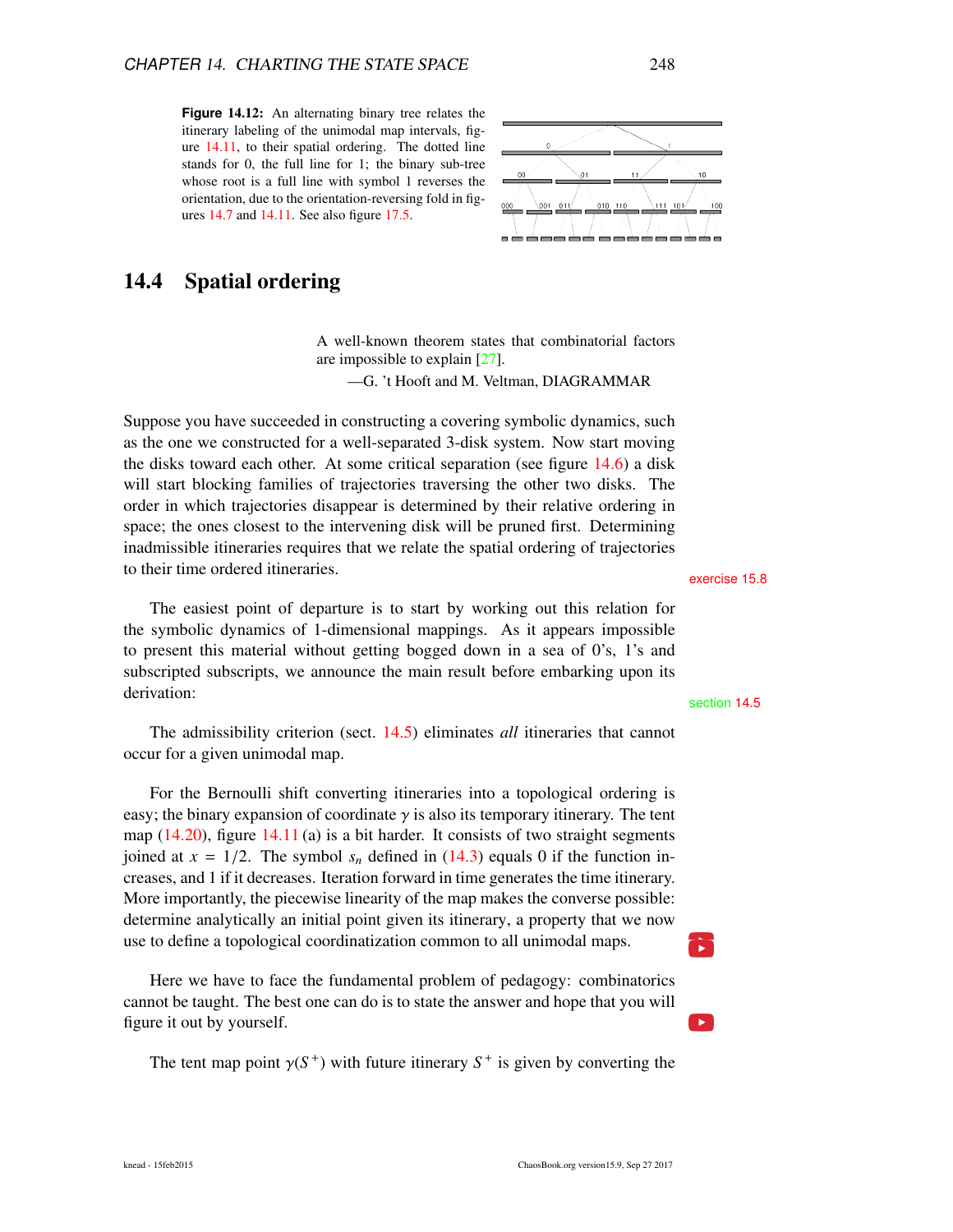itinerary of  $s_n$ 's into a binary number  $\gamma$  by the following algorithm:

$$
w_{n+1} = \begin{cases} w_n & \text{if } s_{n+1} = 0 \\ 1 - w_n & \text{if } s_{n+1} = 1 \end{cases}, \qquad w_1 = s_1
$$
  

$$
\gamma(S^+) = 0.w_1w_2w_3... = \sum_{n=1}^{\infty} w_n/2^n.
$$
 (14.4)

This follows by inspection from the binary tree of figure  $14.12$ . Once you figure exercise 14.4 this out, feel free to complain that the way the rule is stated here is incomprehensible, and show us how you did it better.

We refer to  $\gamma(S^+)$  as the *(future) topological coordinate*. The *w<sub>t</sub>*'s are the in the binary expansion of the starting point  $\gamma$  for the full tent man in figure digits in the binary expansion of the starting point  $\gamma$  for the full tent map in figure 14.11 (a) (see (14.20)). In the left half-interval the map  $f(x)$  acts by multiplication by 2, while in the right half-interval the map acts as a flip as well as multiplication by 2, reversing the ordering, and generating in the process the sequence of *sn*'s from the binary digits *wn*.

The mapping  $x_0 \to S^+(x_0) \to \gamma_0 = \gamma(S^+)$  is a *topological conjugacy* that the trajectory of an initial point  $x_0$  under the iteration of a given unimodal maps the trajectory of an initial point  $x_0$  under the iteration of a given unimodal map to that initial point  $\gamma_0$  for which the trajectory of the 'canonical' unimodal map, the full tent map  $(14.20)$ , has the same itinerary. The virtue of this conjugacy is that  $\gamma(S^+)$  *preserves the ordering* for any unimodal map in the sense that if *y* > *x*, then  $\gamma(S^+(y)) > \gamma(S^+(x))$ .



Critical points are special - they define the boundary between intervals, i.e., the state space is split into  $M_0$  [left part],  $x_c$  [critical point] and  $M_1$  [right part] intervals. For the dike map figure  $14.13$  and the repeller figure  $14.11$ ,  $x_c$  is the whole interval of points along the flat top of the map, but usually it is a point. As illustrated by figures 14.11 and 14.10, for a unimodal map the preimages  $f^{-n}(x_c)$ of the critical point  $x_c$  serve as partition boundary points. But not all preimages– one has to ensure that they are within the set of all admissible orbits by checking them against the kneading sequence of the map, to be explained next.

#### 14.5 Kneading theory

No, you can't always get what you want You can't always get what you want You can't always get what you want But if you try sometime you find You get what you kneed —Bradford Taylor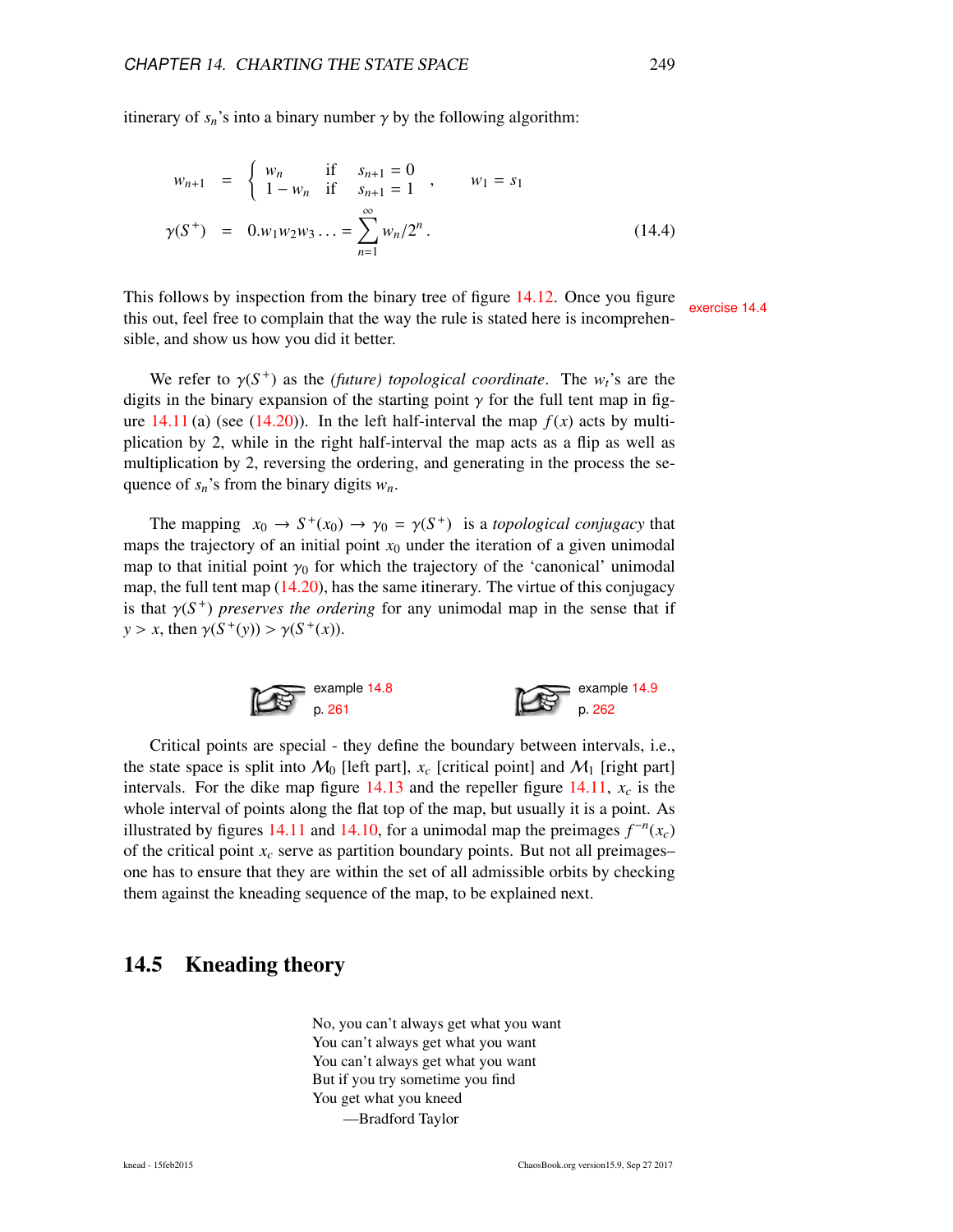**Figure 14.13:** The dike map is obtained by slicing off the top portion of the tent map in figure  $14.11$  (a). Any full tent map orbit that visits the primary pruning interval  $(\kappa, 1)$  is inadmissible. The admissible orbits form the Cantor set obtained by removing from the unit interval the primary pruning interval and all its iterates. Any admissible orbit has the same topological coordinate and itinerary as the corresponding full tent map map orbit.



(K.T. Hansen and P. Cvitanovic)´

The reason we need to be mindful of spatial ordering of temporal itineraries is that the spatial ordering provides us with criteria that separate inadmissible orbits from those realizable by the dynamics. For 1-dimensional mappings the *kneading theory* provides a precise and definitive criterion of admissibility.

**Example 14.1. Unimodal maps.** (Continued from example 3.8) The simplest examples of unimodal maps are the quadratic map

$$
f(x) = Ax(1 - x), \qquad x \in \mathcal{M} = [0, 1]
$$
 (14.5)

and numerically computed return maps such as figure 14.7 (b). Such dynamical systems are irreversible (the inverse of *f* is double-valued), but, as we shall show in sect. 15.2, they may nevertheless serve as effective descriptions of invertible 2-dimensional hyperbolic flows. For the unimodal map such as figure 14.11 a Markov partition of the unit interval M is given by the two intervals { $M_0, M_1$ }. (continued in example 14.7)<br>click to return: p. 247

If the parameter in the quadratic map  $(14.5)$  is  $A > 4$ , or the top of unimodal map in figure  $14.11$  exceeds 1, then the iterates of the critical point  $x_c$  diverge for  $n \to \infty$ , and any sequence  $S^+$  composed of letters  $s_i = \{0, 1\}$  is admissible, and any value of  $0 \le x < 1$  corresponds to an admissible orbit in the non-wandering any value of  $0 \le \gamma < 1$  corresponds to an admissible orbit in the non–wandering set of the map. The corresponding repeller is a complete binary labeled Cantor set, the  $n \to \infty$  limit of the *n*th level covering intervals sketched in figure 14.11.

For  $A < 4$  only a subset of the points in the interval  $\gamma \in [0, 1]$  corresponds to admissible orbits. The forbidden symbolic values are determined by observing that the largest  $x_n$  value in an orbit  $x_1 \rightarrow x_2 \rightarrow x_3 \rightarrow \dots$  has to be smaller than or equal to the image of the critical point, *the critical value*  $f(x_c)$ . Let  $K = S^+(x_c)$ be the itinerary of the critical point *xc*, denoted the *kneading sequence* of the map. The corresponding topological coordinate is called the *kneading value*

$$
\kappa = \gamma(K) = \gamma(S^+(x_c)).\tag{14.6}
$$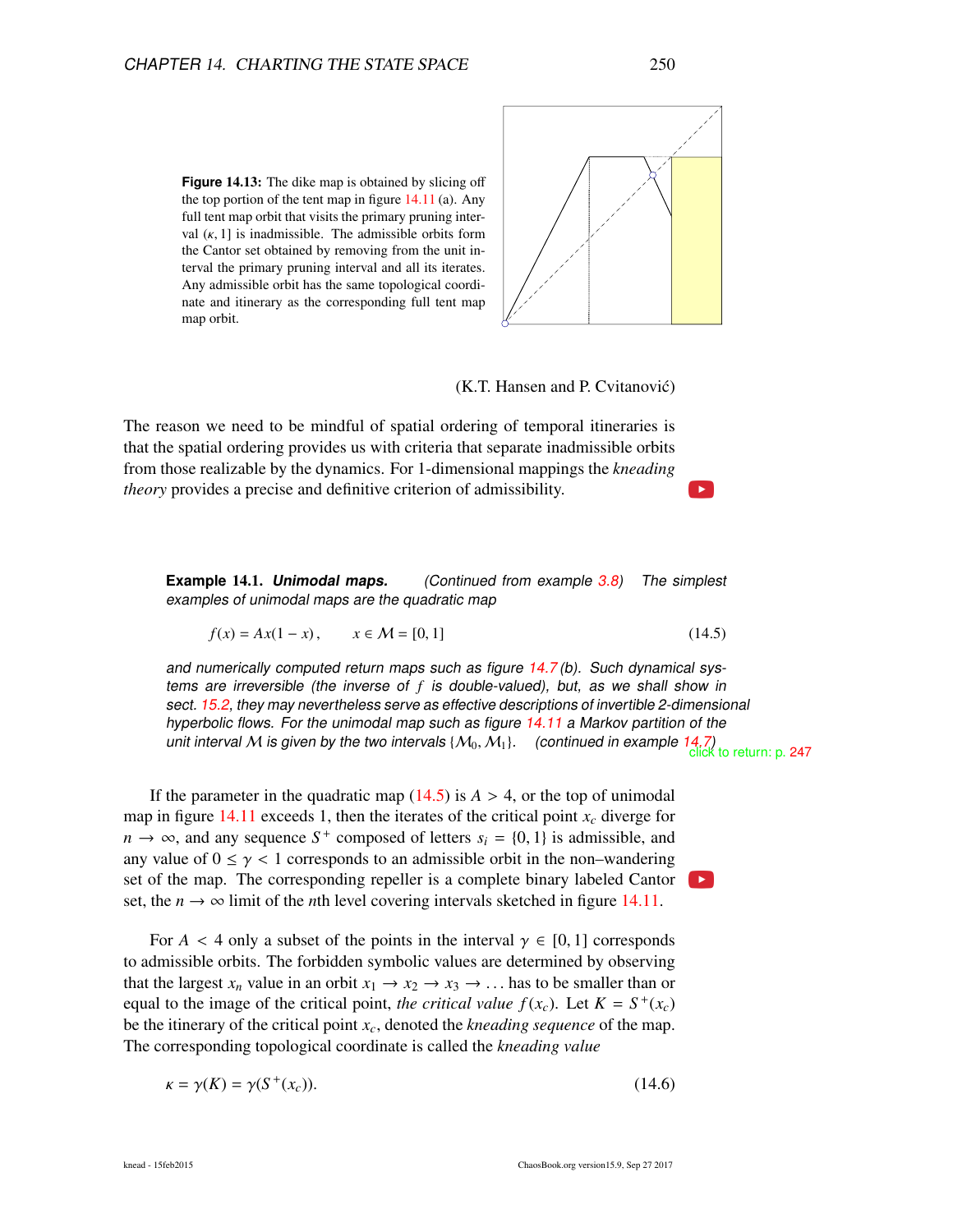| S                |                   | $\hat{\gamma}(S)$ |          | S                  |             | $\hat{\gamma}(S)$ |       |
|------------------|-------------------|-------------------|----------|--------------------|-------------|-------------------|-------|
| $\mathbf{0}$     | 0.                | $=$               | $\theta$ | 10111              | .11010      | $=$               | 26/31 |
|                  | $\overline{10}$   | $=$               | 2/3      | 10110              | .1101100100 | $=$               | 28/33 |
| 10               | .1100             | $=$               | 4/5      | $\overline{10010}$ | .11100      | $=$               | 28/31 |
| $\overline{101}$ | $\overline{.110}$ | $=$               | 6/7      | $\overline{100}11$ | .1110100010 | $=$               | 10/11 |
| $\overline{100}$ | .111000           | $=$               | 8/9      | 10001              | .11110      | $=$               | 30/31 |
| 1011             | .11010010         | $=$               | 14/17    | 10000              | .1111100000 | $=$               | 32/33 |
| 1001             | .1110             | $=$               | 14/15    |                    |             |                   |       |
| $\frac{1000}{ }$ | .11110000         | $=$               | 16/17    |                    |             |                   |       |
|                  |                   |                   |          |                    |             |                   |       |

**Table 14.1:** The maximal values of unimodal map cycles up to length 5. (K.T. Hansen)

The 'canonical' map that has the same kneading sequence *K* as  $f(x)$  is the dike map, figure 14.13,

$$
f(\gamma) = \begin{cases} f_0(\gamma) = 2\gamma & \gamma \in \mathcal{M}_0 = [0, \kappa/2) \\ f_c(\gamma) = \kappa & \gamma \in \mathcal{M}_c = [\kappa/2, 1 - \kappa/2] \\ f_1(\gamma) = 2(1 - \gamma) & \gamma \in \mathcal{M}_1 = (1 - \kappa/2, 1] \end{cases}
$$
 (14.7)

obtained by slicing off all  $\gamma(S^+(x_0)) > \kappa$ . The dike map is the full tent map figure 14.11(a) with the top sliced off. It is convenient for coding the symbolic figure  $14.11$  (a) with the top sliced off. It is convenient for coding the symbolic dynamics, as those  $\gamma$  values that survive the pruning are the same as for the full tent map figure  $14.11$  (a), and are easily converted into admissible itineraries by  $(14.4).$ 

If  $\gamma(S^+) > \gamma(K)$ , the point *x* whose itinerary is  $S^+$  would exceed the critical the  $x > f(x)$  and hence cannot be an admissible orbit. Let value,  $x > f(x_c)$ , and hence cannot be an admissible orbit. Let

$$
\hat{\gamma}(S^+) = \sup_m \gamma(\sigma^m(S^+))
$$
\n(14.8)

be the *maximal value*, the highest topological coordinate reached by the orbit  $x_1 \rightarrow x_2 \rightarrow x_3 \rightarrow \dots$ , where  $\sigma$  is the shift (see (14.13)),  $\sigma(.s_1 s_2 s_3 \cdots = .s_2 s_3 \cdots$ . For cycles up to length 5 the maximal values are listed in table 14.1. We shall call the interval  $(\kappa, 1]$  the *primary pruned interval*. The orbit  $S^+$  is inadmissible if  $\gamma$  of any shifted sequence of  $S^+$  falls into this interval any shifted sequence of  $S<sup>+</sup>$  falls into this interval.

Criterion of admissibility: *Let* κ *be the kneading value of the critical point,*  $and \hat{\gamma}(S^+)$  *be the maximal value of the orbit*  $S^+$ *. Then the orbit*  $S^+$  *is admissible if* and only if  $\hat{\gamma}(S^+)$   $\leq \kappa$ *if and only if*  $\hat{\gamma}(S^+) \leq \kappa$ .

While a particular unimodal map may depend on many parameters, its dynamics determines the unique kneading value κ. We shall call κ the *topological parameter* of the map. Unlike the parameters of the original dynamical system, the topological parameter has no reason to be either smooth or continuous. The jumps in  $\kappa$  as a function of the map parameter such as *A* in (14.5) correspond to inadmissible values of the topological parameter. Each jump in  $\kappa$  corresponds to a stability window associated with a stable cycle of a smooth unimodal map. For the quadratic map  $(14.5)$  k increases monotonically with the parameter A, but for a general unimodal map such monotonicity need not hold.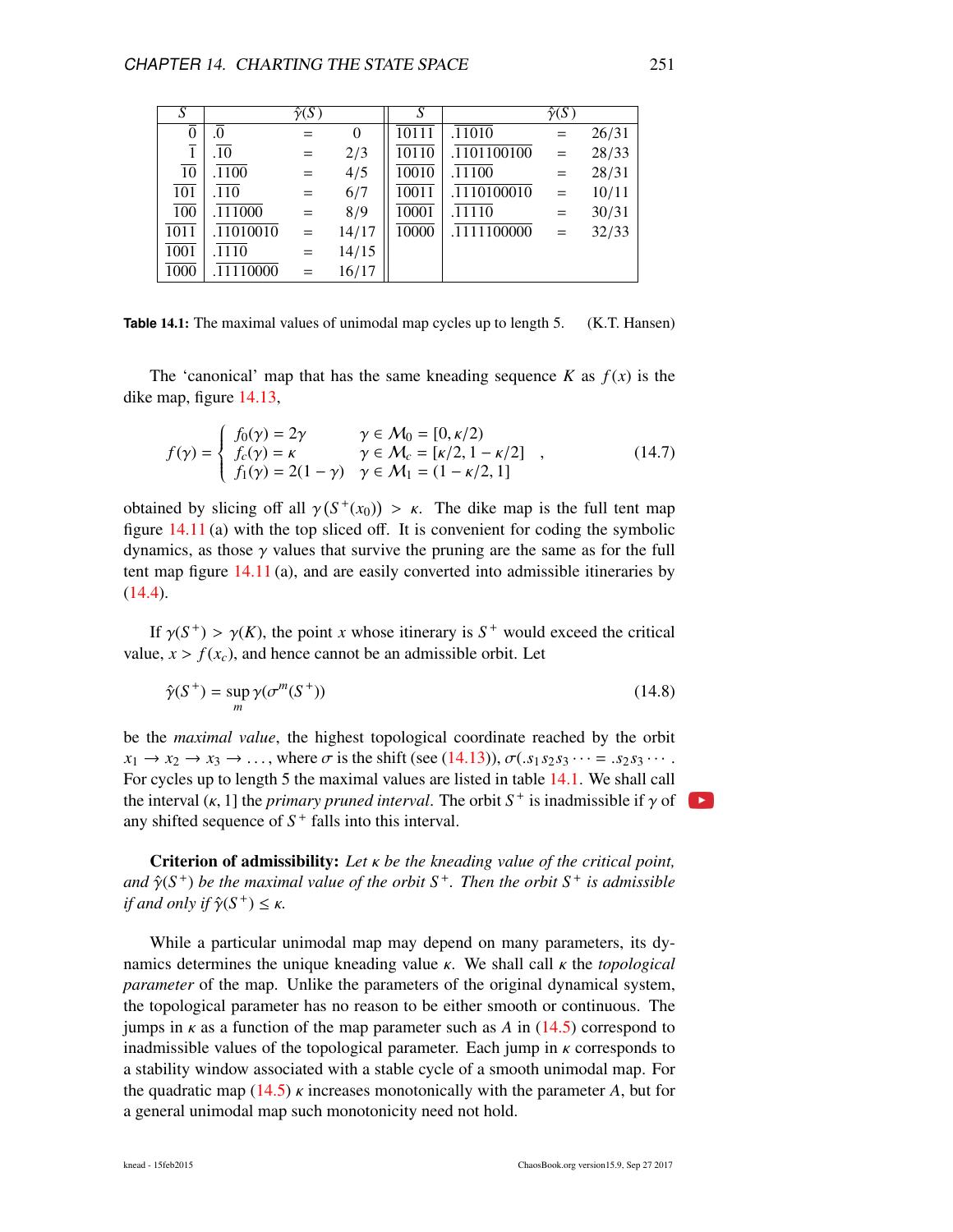**Figure** 14.14: (a) Web diagram generated by kneading sequence  $K = S^+(x_c)$  (the trajectory of the critical point) for the unimodal Rössler return map of figure  $14.7$  (c). (b) Return map for the  $p_0 = 0$ ,  $p_1 < 0$  Poincaré section of the *x*− unstable manifold. The kneading sequence is the same, as this map is conjugate to figure  $14.7$  (b) by  $180^0$ turn. The section, however, is in the region of strong folding, and the map is less convenient in practice. (A. Basu and J. Newman)



**Figure** 14.15: (a) Web diagram generated by the trajectory of the critical point the unimodal Rössler return map of figure 14.7 (b). (b) The web diagram for the corresponding 'canonical' dike map (14.7) with the same kneading sequence. (A. Basu and J. Newman)

> example 14.10 p. 262

For further details of unimodal dynamics, the reader is referred to appendix ??. As we shall see in sect. 15.4, for higher dimensional maps and flows there is no single parameter that orders dynamics monotonically; as a matter of fact, there is an infinity of parameters that need adjustment for a given symbolic dynamics. This difficult subject is beyond our current ambition horizon.



## 14.6 Symbolic dynamics, basic notions

(Mathematics) is considered a specialized dialect of the natural language and its functioning as a special case of speech.

— Yuri I. Manin  $[15]$ 

In this section we collect the basic notions and definitions of symbolic dynamics.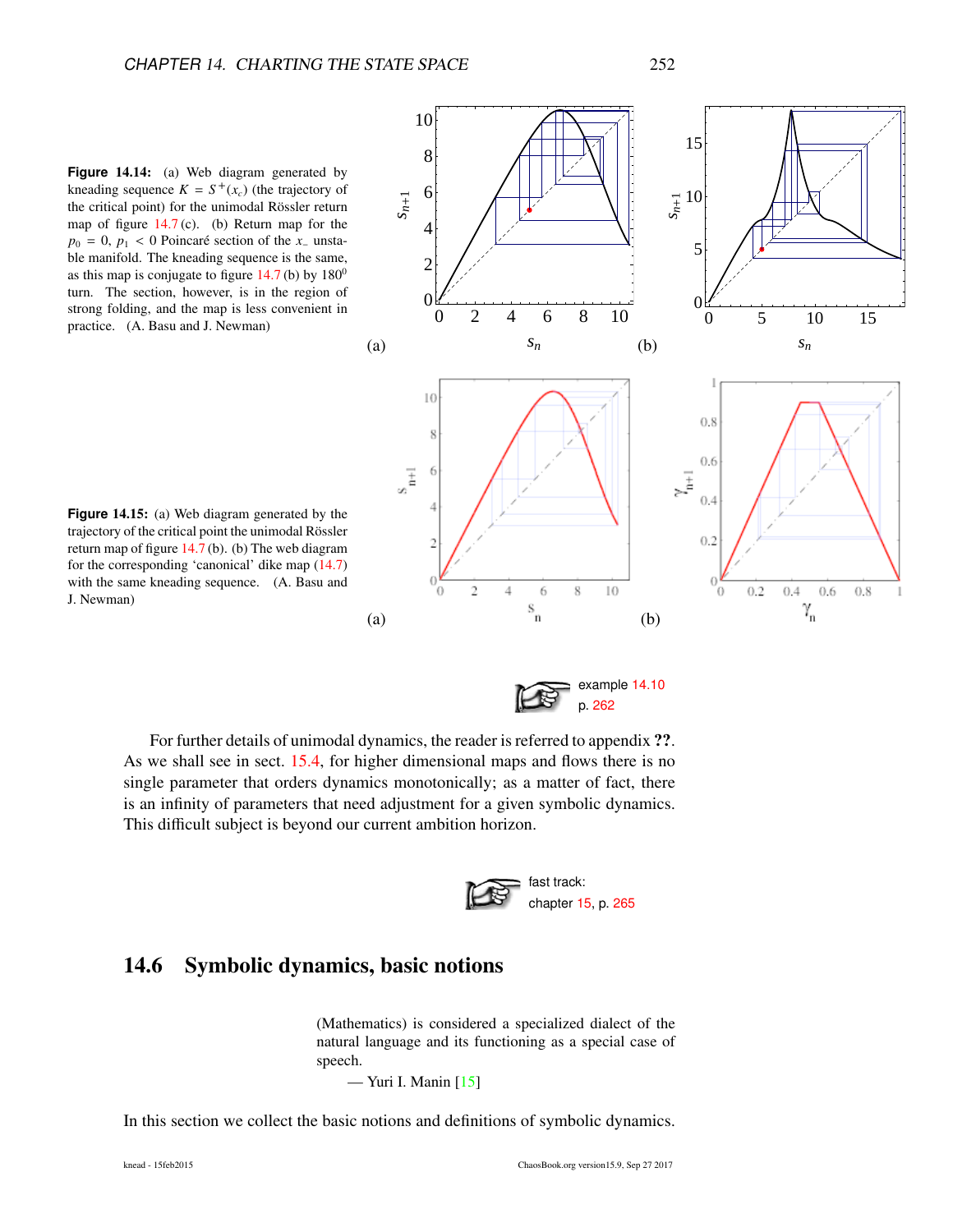The reader might prefer to skim through this material on a first reading and return to it later, as the need arises.

**Shifts.** We associate with every initial point  $x_0 \in M$  the *future itinerary*, a sequence of symbols  $S^+(x_0) = s_1 s_2 s_3 \cdots$  which indicates the order in which the regions are visited. If the trajectory  $x_1, x_2, x_3, \ldots$  of the initial point  $x_0$  is generated by

$$
x_{n+1} = f(x_n),
$$
\n(14.9)

then the itinerary is given by the symbol sequence

$$
s_n = s \qquad \text{if} \qquad x_n \in \mathcal{M}_s \,.
$$

Similarly, the *past itinerary*  $S^{-}(x_0) = \cdots s_{-2} s_{-1} s_0$  describes the history of  $x_0$ , the order in which the regions were visited before arriving to the point  $x_0$ . To each point  $x_0$  in the state space we thus associate a bi-infinite itinerary

$$
S(x_0) = (s_k)_{k \in \mathbb{Z}} = S^- \t S^+ = \cdots s_{-2} s_{-1} s_0 \t s_1 s_2 s_3 \cdots,
$$
 (14.11)

or simply itinerary, if we chose not to use the decimal point to indicate the present. The itinerary will be finite for a scattering trajectory, entering and then escaping M after a finite time, infinite for a trapped trajectory, and infinitely repeating for a periodic trajectory.

The set of all bi-infinite itineraries that can be formed from the letters of the alphabet A is called the *full shift* (or *topological Markov chain*)

$$
\mathcal{A}^{\mathbb{Z}} = \{ (s_k)_{k \in \mathbb{Z}} : s_k \in \mathcal{A} \quad \text{for all} \quad k \in \mathbb{Z} \}. \tag{14.12}
$$

The jargon is not thrilling, but this is how professional dynamicists talk to each other. We will stick to plain English to the extent possible.

Here we refer to this set of all conceivable itineraries as the *covering* symbolic dynamics. The name *shift* is descriptive of the way the dynamics acts on these sequences. As is clear from the definition (14.10), a forward iteration  $x \to x' = f(x)$ shifts the entire itinerary to the left through the 'decimal point.' This operation, denoted by the shift operator  $\sigma$ ,

$$
\sigma(\cdots s_{-2}s_{-1}s_0.s_1s_2s_3\cdots) = \cdots s_{-2}s_{-1}s_0s_1.s_2s_3\cdots,
$$
\n(14.13)

demotes the current partition label  $s_1$  from the future  $S^+$  to the 'has been' itinerary *S*<sup>-</sup>. The inverse shift  $\sigma^{-1}$  shifts the entire itinerary one step to the right.

A finite sequence  $b = s_k s_{k+1} \cdots s_{k+n_b-1}$  of symbols from A is called a *block* of length  $n_b$ . If the symbols outside of the block remain unspecified, we denote the totality of orbits that share this block by  $\_s_k s_{k+1} \cdots s_{k+n_b-1}$ .

A state space point is a *periodic point* if its orbit returns to it after a finite time; in shift space the orbit is periodic if its itinerary is an infinitely repeating block  $p^{\infty}$ .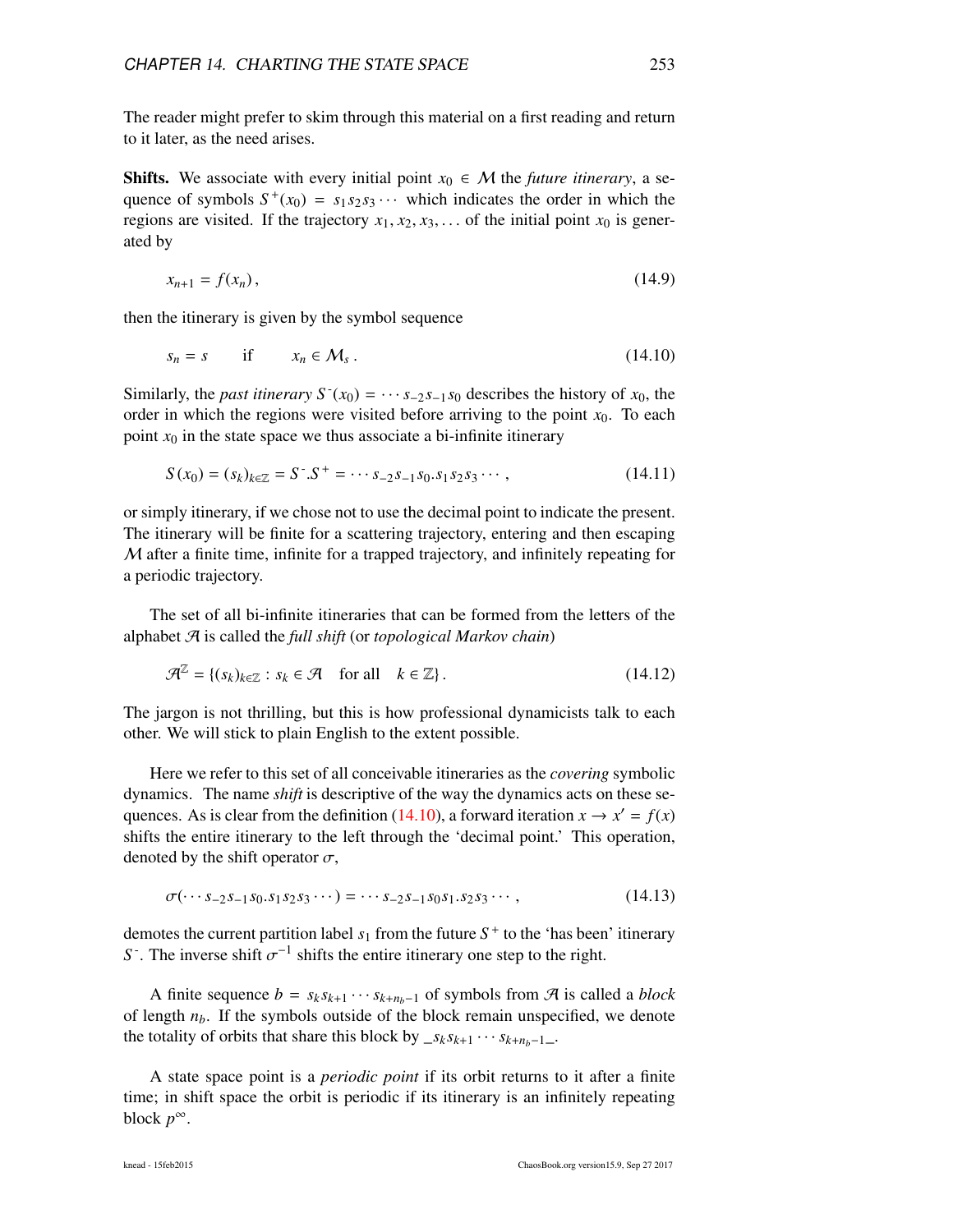We shall refer to the set of periodic points  $M_p$  that belong to a given periodic orbit as a *cycle*

$$
p = \overline{s_1 s_2 \cdots s_{n_p}} = \{x_{s_1 s_2 \cdots s_{n_p}}, x_{s_2 \cdots s_{n_p} s_1}, \cdots, x_{s_{n_p} s_1 \cdots s_{n_p-1}}\}.
$$
 (14.14)

A *prime* cycle *p* of period *n<sup>p</sup>* is a single traversal of the orbit; its label is a block of  $n_p$  symbols that cannot be written as a repeat of a shorter block (in the literature, such cycles are sometimes called *primitive*; we shall refer to it as 'prime' throughout this text). By its definition, a cycle is invariant under cyclic permutations of the symbols in the repeating block. A bar over a finite block of symbols denotes a periodic itinerary with infinitely repeating basic block; we shall omit the bar whenever it is clear from the context that the orbit is periodic. Each *periodic point* is labeled by the starting symbol  $s_0 = s_{n_p}$  the next  $(n_p - 1)$  steps of its future itinerary. For example, the 2nd periodic point is labeled by

$$
x_{s_1s_2\cdots s_{n_p}}=x_{\overline{s_1s_2\cdots s_0}\cdot\overline{s_1s_2\cdots s_{n_p}}}
$$

This - a bit strained - notation is meant to indicate that the symbol block repeats both in the past and in the future. It is helpful for determining spatial ordering of cycles of 2*D*-hyperbolic maps, to be undertaken in sect. 15.3.1.

Orbit that starts out as a finite block followed by infinite number of repeats of another block  $p = (s_1 s_2 s_3 \dots s_n)$  is said to be *heteroclinic* to the cycle p. An orbit that starts out as  $p^{\infty}$  followed by a different finite block followed by  $(p')^{\infty}$  of another block  $p'$  is said to be a *heteroclinic connection* from cycle  $p$  to cycle  $p'$ .

Partitions. A partition is called *generating* if every infinite symbol sequence corresponds to a distinct point in state space. The finite Markov partition (14.2) is an example. Constructing a generating partition for a given system is a difficult problem. In the examples to follow, we shall concentrate on cases which that permit finite partitions, but in practice almost any generating partition of interest is infinite.

A partition too coarse, coarser than, for example, a Markov partition, would assign the same symbol sequence to distinct dynamical trajectories. To avoid that, we often find it convenient to work with partitions finer than strictly necessary. Ideally the dynamics in the refined partition assigns a unique infinite itinerary  $\cdots s_{-2} s_{-1} s_0 s_1 s_2 s_3 \cdots$  to each distinct orbit, but there might exist full shift symbol sequences (14.12) which are not realized as orbits; such sequences are called *inadmissible*, and we say that the symbolic dynamics is *pruned*. The word is suggested by the 'pruning' of branches corresponding to forbidden sequences for symbolic dynamics organized hierarchically into a tree structure, as explained in chapter 17.

A mapping  $f : M \to M$  together with a partition  $\mathcal{A}$  induces *topological dynamics*  $(\Sigma, \sigma)$ , where the *subshift* 

$$
\Sigma = \{(s_k)_{k \in \mathbb{Z}}\},\tag{14.15}
$$

is the set of all *admissible* infinite itineraries, and  $\sigma : \Sigma \to \Sigma$  is the shift operator (14.13). The designation 'subshift' comes form the fact that  $\Sigma \subset \mathcal{A}^{\mathbb{Z}}$  is the subset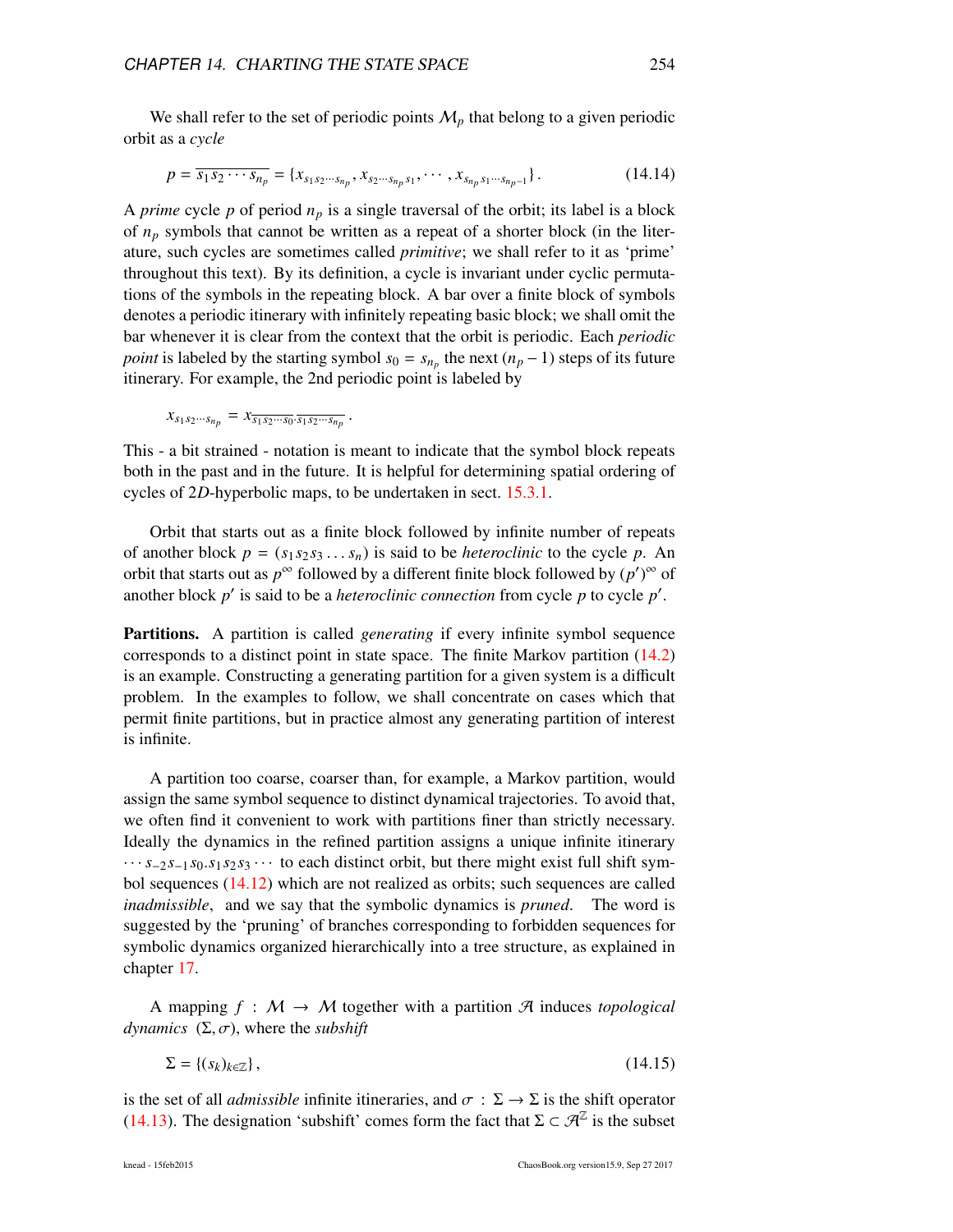of the full shift  $(14.12)$ . The principal task in developing the symbolic dynamics of a dynamical systems that occurs in applications will be to determine  $\Sigma$ , the set of all bi-infinite itineraries *S* that are actually realized by the given dynamical system.

**Pruning.** If the dynamics is pruned, the alphabet must be supplemented by a *grammar*, a set of pruning rules. After the inadmissible sequences have been pruned, it is often convenient to parse the symbolic strings into words of variable length - this is called *coding*. Suppose that the grammar can be stated as a finite number of pruning rules, each forbidding a block of finite length,

$$
G = \{b_1, b_2, \cdots b_k\},\tag{14.16}
$$

where a *pruned block b* is a sequence of symbols  $b = s_1 s_2 \cdots s_{n_b}$ ,  $s \in \mathcal{A}$ , of finite length  $n_b$ . In this case we can always construct a finite Markov partition (14.2) by replacing finite length words of the original partition by letters of a new alphabet. In particular, if the longest forbidden block is of length  $M + 1$ , we say that the symbolic dynamics is a shift of finite type with *M*-step memory. In that case we can *recode* the symbolic dynamics in terms of a new alphabet, with each new letter given by an admissible block of at most length *M*.

A topological dynamical system  $(\Sigma, \sigma)$  for which all admissible itineraries are generated by a finite transition matrix (see  $(17.1)$ )

 $\Sigma = \{(s_k)_{k \in \mathbb{Z}} : T_{s_k s_{k+1}} = 1 \text{ for all } k\}$ (14.17)

is called a subshift of *finite type*.



#### **Résumé**

From our initial chapters 2 to 4 fixation on things local: a representative point, a short-time trajectory, a neighborhood, in this chapter we have made a courageous leap and gone global.

The main lesson is that - if one intends to go thoughtfully about globalization - one should trust the dynamics itself, and let it partition the state space, by means of its (topologically invariant) unstable manifolds. This works if every equilibrium and periodic orbit is unstable, so one exits its local neighborhood via its unstable manifold. We delineate the segment of the unstable manifold between the fixed point and the point where the nonlinearity of the dynamics folds it back on itself as the primary segment, and measure location of nearby state space points by arclengths measured along this (curvilinear) segment. For 1-dimensional maps the folding point is the critical point, and easy to determine. In higher dimensions, the situation is not so clear - we shall discuss that in chapter 15.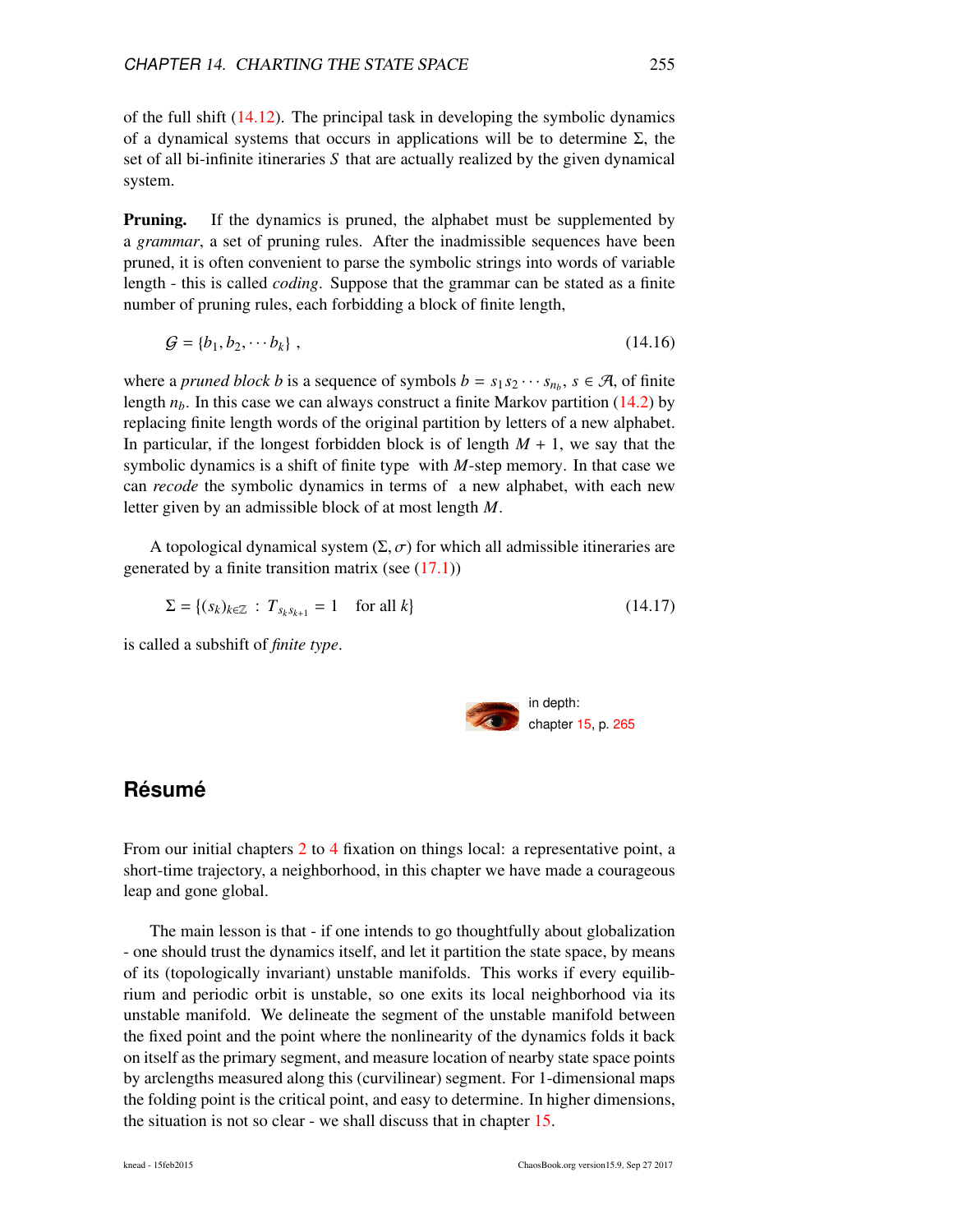Trajectories exit a neighborhood of an equilibrium or periodic point along unstable directions, and fall along stable manifolds towards other fixed points, until they again are repelled along their unstable manifolds. Such sequences of visitations can be described by *symbolic dynamics*. As we shall show in chapter 17, they are encoded by transition matrices / transition graphs, and approximated dynamically by sequences of unstable manifold  $\rightarrow$  unstable manifold maps, or, in case of a return to the initial neighborhood, by return maps  $s \to f(s)$ .

As the kneading theory of sect. 14.5 illustrates, not all conceivable symbol sequences are actually realized (*admissible*). The identification of all inadmissible or *pruned* sequences is in general not possible. However, the theory to be developed here relies on exhaustive enumeration of all admissible itineraries up to a given topological length; chapters 15 and 18 describe several strategies for accomplishing this for physically realistic goals.

#### **Commentary**

**Remark** 14.1. Symbolic dynamics. For a brief history of symbolic dynamics, from Hadamard in 1898, Morse and Hedlund in 1938 and onward, see notes to chapter 1 of Kitchens monograph  $[13]$ , a very clear and enjoyable mathematical introduction to topics discussed here. Diacu and Holmes [6] provide an excellent survey of symbolic dynamics applied to celestial mechanics. For a compact survey of symbolic dynamics techniques, consult sects. 3.2 and 8.3 of Robinson [25]. The binary labeling of the once-folding map periodic points was introduced by Myrberg  $[19-23]$  for 1-dimensional maps, and its utility to 2-dimensional maps has been emphasized in refs.  $[8, 18]$ . For 1-dimensional maps it is now customary to use the *R*-*L* notation of Metropolis, Stein and Stein [7, 16], indicating that the point  $x_n$  lies either to the left or to the right of the critical point in figure 14.11. The symbolic dynamics of such mappings has been extensively studied by means of the Smale horseshoes, see for example ref. [9]. Using letters rather than numerals in symbol dynamics alphabets probably reflects good taste. We prefer numerals for their computational convenience, as they speed up conversions of itineraries into the topological coordinates ( $\delta$ ,  $\gamma$ ) introduced in sect. 15.3.1. The alternating binary ordering of figure 14.12 is related to the Gray codes of computer science [24]. Kitchens [13] convention is  $\cdots$  *s*−2 *s*−1.*s*<sub>0</sub>*s*<sub>1</sub>*s*<sub>2</sub>*s*<sub>3</sub> · · ·, with '.' placed differently from our convention (14.11).

**Remark** 14.2. Kneading theory. The admissible itineraries are studied, for example, in refs.  $[5, 9, 16, 26]$ . We follow here the Milnor-Thurston exposition  $[17]$ . They study the topological zeta function for piecewise monotone maps of the interval, and show that for the finite subshift case it can be expressed in terms of a finite dimensional *kneading determinant*. As the kneading determinant is essentially the topological zeta function of sect. 18.4, we do not discuss it here. Baladi and Ruelle have reworked this theory in a series of papers  $[2-4]$ . See also P. Dahlqvist's appendix ??. Knight and Klages refer to the set of iterates of the critical point as the 'generating orbit' in their study of deterministic diffusion  $[14]$  (for deterministic diffusion, see chapter 24). They say: "The structure of the Markov partitions varies wildly under parameter variation. The method we employ to understand the Markov partitions involves iterating the critical point. The set of iterates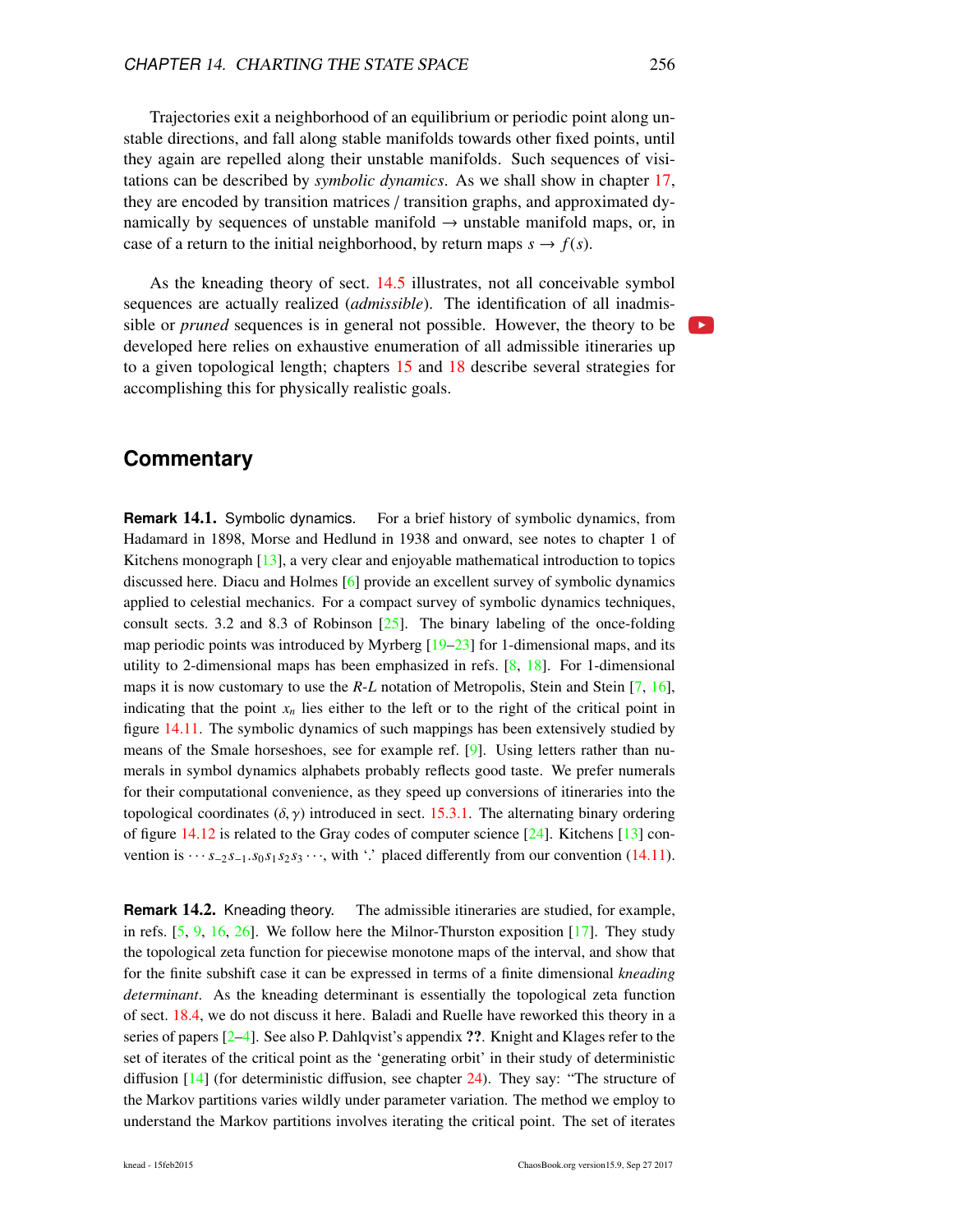of this point form a set of Markov partition points for the map. Hence we call the orbit of the critical point a 'generating orbit.' If the generating orbit is finite for a particular value of parameters, we obtain a finite Markov partition. We can then use the finite Markov partition to tell us about the diffusive properties of the map and hence the structure of the diffusion coefficient."

**Remark** 14.3. Heteroclinic connections. For sketches of heteroclinic connections in the nonlinear setting, see Abraham and Shaw illustrated classic [1]. Section 5 of ref. [11] makes elegant use of stable manifold co-dimension counts and of invariant subspaces implied by discrete symmetries of the underlying PDE to deduce the existence of a heteroclinic connection. Ref. [12] which defines heteroclinic connections, cycles and networks has lotos of references. It focuses on two-dimensional unstable manifolds, discusses discrete symmetries, robust cycles on invariant subspaces, and constructs 'cross-sections' that lie within the region of approximate linear flow near equilibria.

#### References

- [1] R. H. Abraham and C. D. Shaw, *[Dynamics The Geometry of Behavior](http://books.google.com/books?vid=ISBN978-0201567175)* (Wesley, Reading, MA, 1992).
- [2] V. Baladi, ["Infinite kneading matrices and weighted zeta functions of in](http://dx.doi.org/10.1006/jfan.1995.1029)[terval maps",](http://dx.doi.org/10.1006/jfan.1995.1029) [J. Functional Analysis](http://dx.doi.org/10.1006/jfan.1995.1029) 128, 226–244 (1995).
- [3] V. Baladi and D. Ruelle, ["An extension of the theorem of Milnor and](http://dx.doi.org/10.1017/S0143385700008087) [Thurston on the zeta functions of interval maps",](http://dx.doi.org/10.1017/S0143385700008087) [Ergod. Theor. Dynam.](http://dx.doi.org/10.1017/S0143385700008087) Syst. 14[, 621–632 \(1994\).](http://dx.doi.org/10.1017/S0143385700008087)
- [4] V. Baladi and D. Ruelle, ["Sharp determinants",](http://dx.doi.org/10.1007/s002220050040) [Inv. Math.](http://dx.doi.org/10.1007/s002220050040) 123, 553–574 [\(1996\).](http://dx.doi.org/10.1007/s002220050040)
- [5] R. L. Devaney, *[An Introduction to Chaotic Dynamical systems](http://dx.doi.org/10.2307/3619398)*, 2nd ed. (Westview Press, 2008).
- [6] F. Diacu and P. Holmes, *[Celestial Encounters: The Origins of Chaos and](http://books.google.com/books?vid=ISBN9780691005454) [Stability](http://books.google.com/books?vid=ISBN9780691005454)* (Princeton Univ. Press, Princeton, NJ, 1996).
- [7] J.-P. Eckman and P. Collet, *[Iterated Maps on the Interval as Dynamical](http://dx.doi.org/10.1007/978-0-8176-4927-2) [Systemss](http://dx.doi.org/10.1007/978-0-8176-4927-2)* (Birkhäuser, Boston, 2009).
- [8] D. Fournier, H. Kawakami, and C. Mira, ["Bifurcations of a quadratic two](http://gallica.bnf.fr/ark:/12148/bpt6k5493988t/f23.item)dimensional diff[eomorphism, homoclinic and heteroclinic situations",](http://gallica.bnf.fr/ark:/12148/bpt6k5493988t/f23.item) [C.](http://gallica.bnf.fr/ark:/12148/bpt6k5493988t/f23.item) [R. Acad. Sci., Paris](http://gallica.bnf.fr/ark:/12148/bpt6k5493988t/f23.item) 298, 253–256 (1984).
- [9] J. Guckenheimer and P. Holmes, *[Nonlinear Oscillations, Dynamical Sys](http://dx.doi.org/10.1007/978-1-4612-1140-2)[tems, and Bifurcations of Vector Fields](http://dx.doi.org/10.1007/978-1-4612-1140-2)* (Springer, New York, 1983).
- [10] K. T. Hansen, [Symbolic Dynamics in Chaotic systems,](http://ChaosBook.org/projects/KTHansen/thesis) PhD thesis (Univ. of Oslo, Oslo, Norway, 1993).
- [11] I. G. Kevrekidis, B. Nicolaenko, and J. C. Scovel, ["Back in the saddle](http://dx.doi.org/10.1137/0150045) [again: a computer assisted study of the Kuramoto-Sivashinsky equation",](http://dx.doi.org/10.1137/0150045) [SIAM J. Appl. Math.](http://dx.doi.org/10.1137/0150045) 50, 760–790 (1990).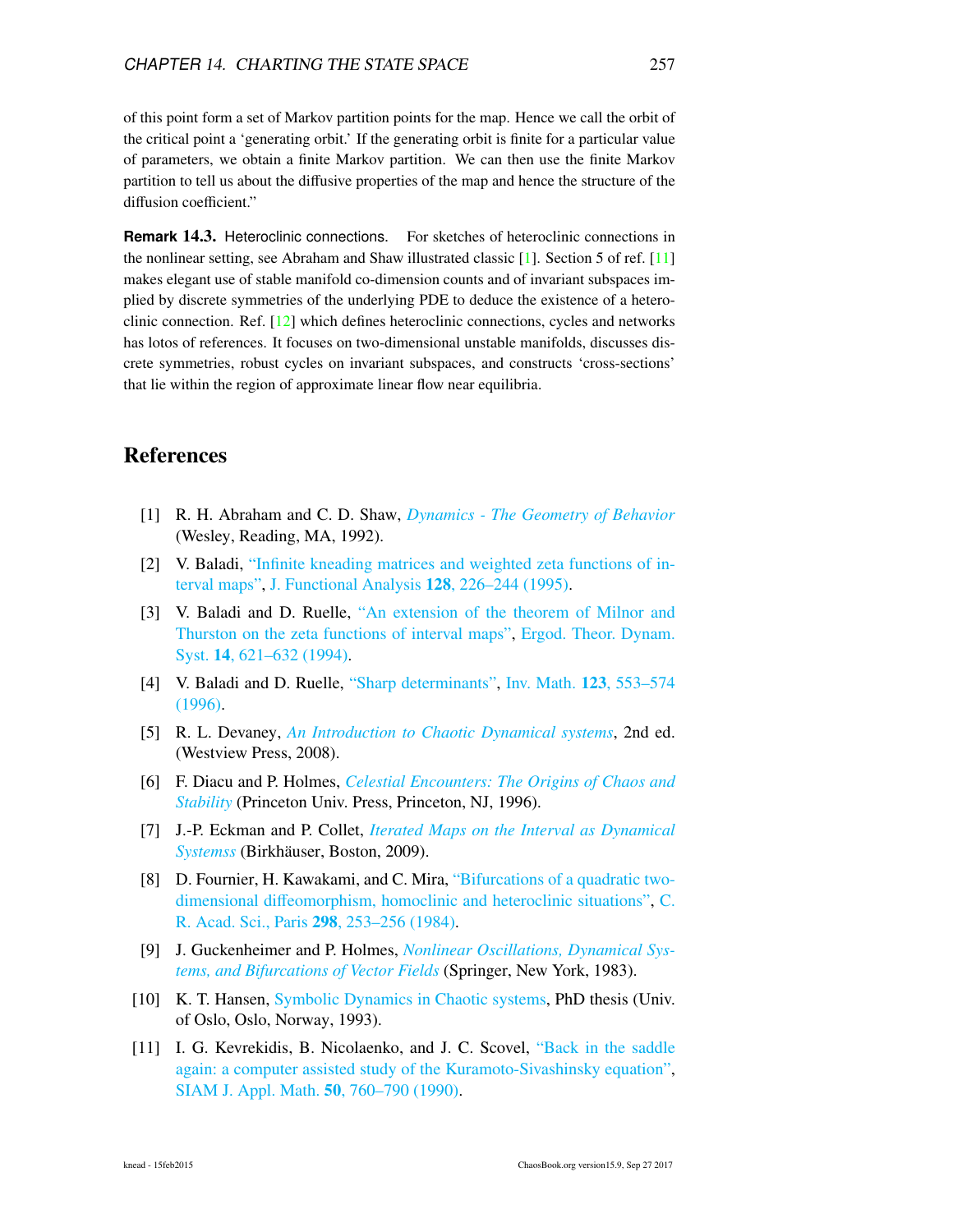- [12] V. Kirk, C. Postlethwaite, and A. Rucklidge, ["Resonance bifurcations of](http://dx.doi.org/10.1137/120864684) [robust heteroclinic networks",](http://dx.doi.org/10.1137/120864684) [SIAM J. Appl. Dyn. Sys.](http://dx.doi.org/10.1137/120864684) 11, 1360–1401 [\(2012\).](http://dx.doi.org/10.1137/120864684)
- [13] B. P. Kitchens, *[Symbolic Dynamics: One-sided, Two-sided and Countable](http://books.google.com/books?vid=ISBN9783540627388) [State Markov Shifts](http://books.google.com/books?vid=ISBN9783540627388)* (Springer, Berlin, 1997).
- [14] G. Knight and R. Klages, ["Linear and fractal di](http://dx.doi.org/10.1088/0951-7715/24/1/011)ffusion coefficients in a [family of one-dimensional chaotic maps",](http://dx.doi.org/10.1088/0951-7715/24/1/011) [Nonlinearity](http://dx.doi.org/10.1088/0951-7715/24/1/011) 24, 227 (2011).
- [15] Y. I. Manin, *[Mathematics as Metaphor: Selected Essays](http://books.google.com/books?vid=ISBN9780821843314)* (Amer. Math. Soc., 2007).
- [16] N. Metropolis, M. L. Stein, and P. R. Stein, ["On finite limit sets for trans](http://dx.doi.org/10.1016/0097-3165(73)90033-2)[formations on the unit interval",](http://dx.doi.org/10.1016/0097-3165(73)90033-2) [J. Combin. Theory](http://dx.doi.org/10.1016/0097-3165(73)90033-2) 15, 25–44 (1973).
- [17] J. Milnor and W. Thurston, ["Iterated maps of the interval",](http://dx.doi.org/10.1007/BFb0082847) in *[Dynam](http://dx.doi.org/10.1007/BFb0082847)[ical Systems \(Maryland 1986-87\)](http://dx.doi.org/10.1007/BFb0082847)*, edited by A. Dold and B. Eckmann (Springer, New York, 1988), pp. 465–563.
- [18] C. Mira, *[Chaotic Dynamics From One Dimensional Endomorphism to](http://books.google.com/books?vid=ISBN978-9971-5-0324-6) [Two Dimensional Di](http://books.google.com/books?vid=ISBN978-9971-5-0324-6)*ff*eomorphism* (World Scientific, Singapore, 1987).
- [19] P. J. Myrberg, ["Iteration der reellen polynome zweiten grades I",](http://inaesp.org/Legacy/myrberg_256_1958.pdf) [Ann.](http://inaesp.org/Legacy/myrberg_256_1958.pdf) [Acad. Sc. Fenn. A](http://inaesp.org/Legacy/myrberg_256_1958.pdf) 256, 1–10 (1958).
- [20] P. J. Myrberg, ["Iteration von quadratwurzeloperationen",](http://inaesp.org/Legacy/myrberg_259_1958.pdf) [Ann. Acad. Sc.](http://inaesp.org/Legacy/myrberg_259_1958.pdf) Fenn. A 259[, 1–10 \(1958\).](http://inaesp.org/Legacy/myrberg_259_1958.pdf)
- [21] P. J. Myrberg, ["Iteration der reellen polynome zweiten grades II",](http://inaesp.org/Legacy/myrberg_iteration_polynome_teil2_268_1959.pdf) [Ann.](http://inaesp.org/Legacy/myrberg_iteration_polynome_teil2_268_1959.pdf) [Acad. Sc. Fenn. A](http://inaesp.org/Legacy/myrberg_iteration_polynome_teil2_268_1959.pdf) 268, 1–13 (1959).
- [22] P. J. Myrberg, ["Sur l'itération des polynomes réels quadratiques",](http://inaesp.org/Legacy/myrberg_polynomes_quadratiques_JMPA1962.pdf) [J. Math.](http://inaesp.org/Legacy/myrberg_polynomes_quadratiques_JMPA1962.pdf) Pures Appl. 41[, 339–351 \(1962\).](http://inaesp.org/Legacy/myrberg_polynomes_quadratiques_JMPA1962.pdf)
- [23] P. J. Myrberg, ["Iteration der reellen polynome zweiten grades III",](http://inaesp.org/Legacy/myrberg_336_1963.pdf) [Ann.](http://inaesp.org/Legacy/myrberg_336_1963.pdf) [Acad. Sc. Fenn. A](http://inaesp.org/Legacy/myrberg_336_1963.pdf) 336, 1–13 (1963).
- [24] W. H. Press, B. P. Flannery, S. A. Teukolsky, and W. T. Vetterling, *[Numer](http://books.google.com/books?vid=ISBN9780521880688)[ical Recipes](http://books.google.com/books?vid=ISBN9780521880688)*, 3rd ed. (Cambridge Univ. Press, Cambridge UK, 2007).
- [25] C. Robinson, *[Dynamical Systems: Stability, Symbolic Dynamics, and Chaos](http://books.google.com/books?vid=ISBN9780849384950)* (CRC Press, Boca Raton FL, 1995).
- [26] A. N. Šarkovskii, ["Coexistence of cycles of a continuous map of a line](http://dx.doi.org/10.1142/S0218127495000934) [into itself",](http://dx.doi.org/10.1142/S0218127495000934) [Ukrain. Math. J.](http://dx.doi.org/10.1142/S0218127495000934) 16, 61–71 (1964).
- [27] G. 't Hooft and M. Veltman, ["DIAGRAMMAR",](http://dx.doi.org/10.1007/978-1-4684-2826-1_5) in *[Particle Interactions](http://dx.doi.org/10.1007/978-1-4684-2826-1_5) [at Very High Energies](http://dx.doi.org/10.1007/978-1-4684-2826-1_5)* (Springer, Berlin, 1974), pp. 177–322.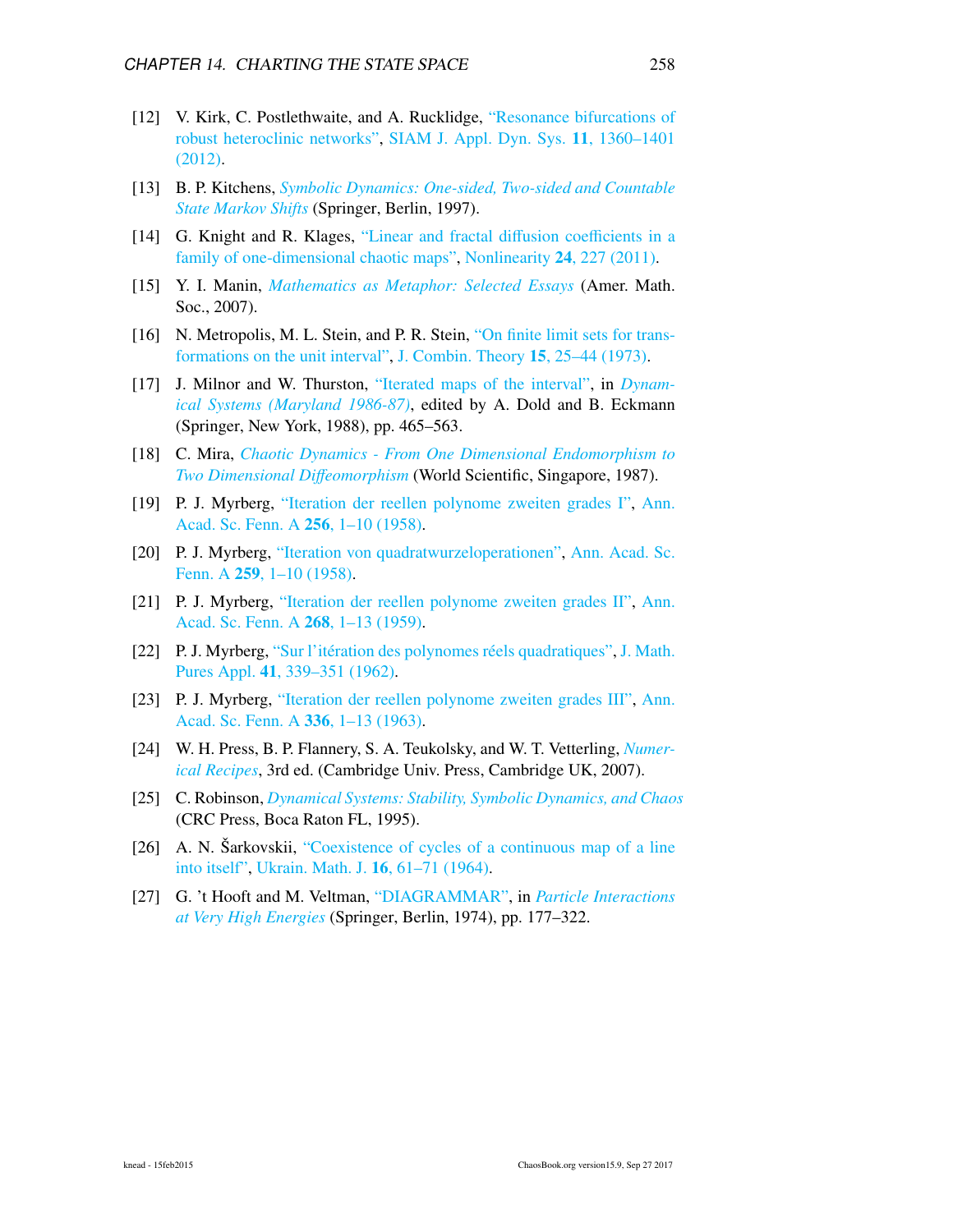#### 14.7 Examples

**Example 14.2. 3-disk symbolic dynamics.** Consider the motion of a free point particle in a plane with 3 elastically reflecting convex disks, figure 14.4. After a collision with a disk a particle either continues to another disk or escapes, so a trajectory can be labeled by the disk sequence. Sets of configuration space pinball trajectories of figure 14.4 become quickly hard to disentangle. As we shall see in what follows, their state space visualization in terms of Poincaré sections  $P = [s, p]$  (figure 14.5, see also figure 15.15 (b)) is much more powerful. (continued in example 14.3)

click to return: p. 241

**Example 14.3. 3-disk state space partition.** (Continued from example 14.2) Embedded within  $M_{12}$ ,  $M_{13}$  are four strips  $M_{121}$ ,  $M_{123}$ ,  $M_{131}$ ,  $M_{132}$  of initial conditions that survive two bounces, and so forth. At each bounce a cone of initially nearby trajectories disperses (see figures 1.8 and 14.4). Also in order to attain a desired longer and longer itinerary of bounces, the strip of initial points  $x_0 = (s_0, p_0)$  requires exponentially finer precision, nested within the initial state space strips drawn in figure 14.5. Provided that the disks are sufficiently separated, after *n* bounces the survivors are labeled by 2 *n* distinct itineraries  $s_1 s_2 s_3 \ldots s_n$ . (continued in example 15.4)

click to return: p. 241

**Example 14.4. Rössler attractor return map: Stretch & fold.** (Continued from example 4.5) In the Rössler flow  $(2.27)$  of example 3.3 we sketched the attractor by running a long chaotic trajectory, and noted that the attractor of figure  $14.7$  (a) is very thin. For Rössler flow an interval transverse to the attractor is stretched, folded and fiercely pressed back. The attractor is 'fractal', but for all practical purposes the return map is 1-dimensional; your printer will need a resolution better than  $10^{13}$  dots per inch to start resolving its structure. We had attempted to describe this 'stretch & fold' flow by a 1-dimensional return map, but the maps that we plotted in figure 3.3 were disquieting; they did not appear to be a 1-to-1 maps. This apparent non-invertibility is an artifact of projection of a 2-dimensional return map  $(R_n, z_n) \rightarrow (R_{n+1}, z_{n+1})$  onto the 1-dimensional subspace  $R_n \to R_{n+1}$ . Now that we understand equilibria and their linear stability, let's do this right.

The key idea is to measure arclength distances along the unstable manifold of the *x*<sup>−</sup> equilibrium point, as in figure 14.7 (a). Luck is with us; figure 14.7 (b) return map  $s_{n+1} = P(s_n)$  looks much like a parabola of example 3.8, so we shall take the unimodal map symbolic dynamics, sect. 14.3, as our guess for the covering symbolic dynamics. (continued in example 14.10)

click to return: p. 244

**Example 14.5. Lorenz flow: Stretch & crease.** We now deploy the symmetry of Lorenz flow to streamline and complete analysis of the Lorenz strange attractor commenced in example 11.8. There we showed that the dihedral  $D_1 = \{e, R\}$  symmetry identifies the two equilibria  $EQ_1$  and  $EQ_2$ , and the traditional 'two-eared' Lorenz flow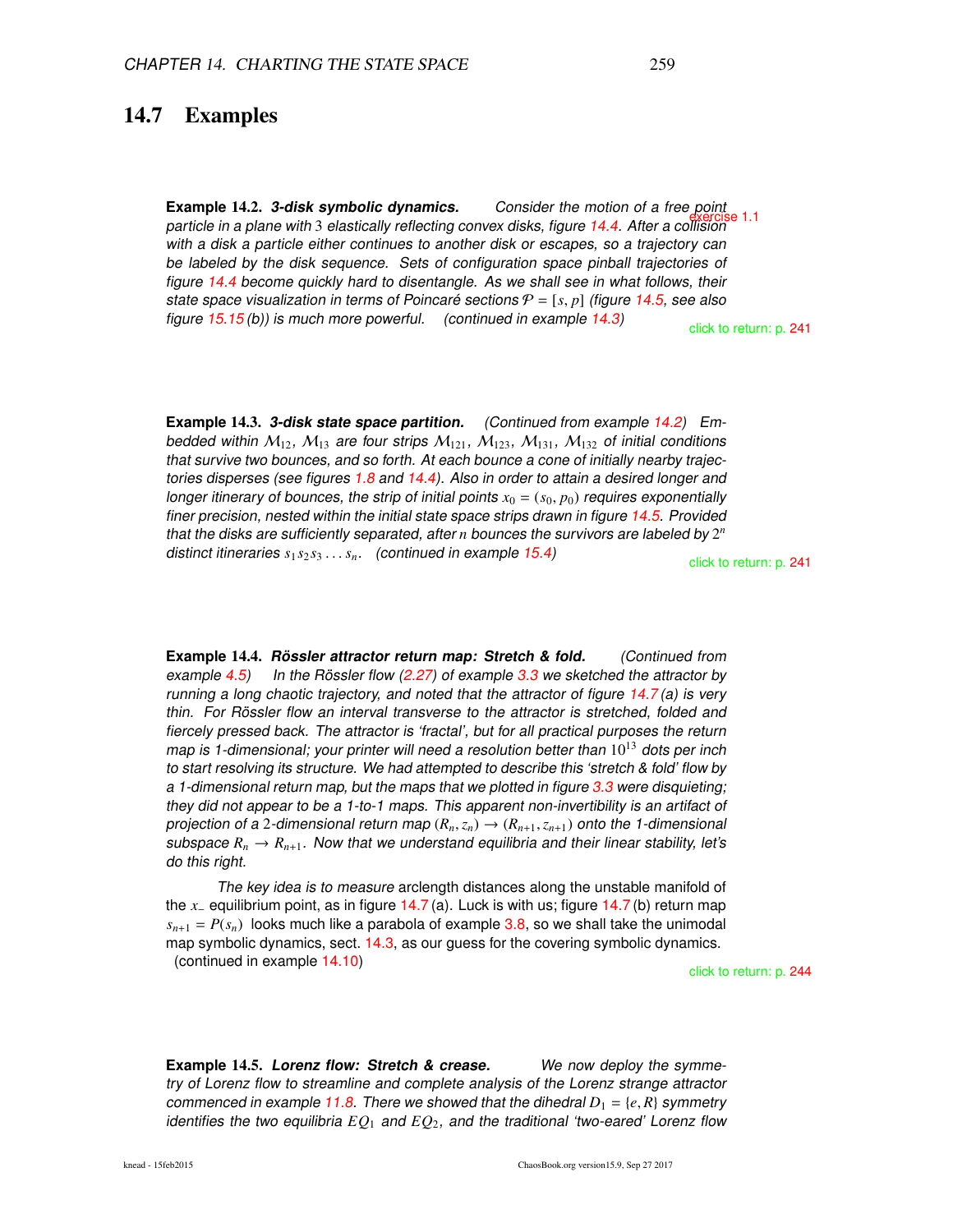figure 2.5 is replaced by the 'single-eared' flow of figure 11.5 (a). Furthermore, symmetry identifies two sides of any plane through the *z* axis, replacing a full-space Poincaré section plane by a half-plane, and the two directions of a full-space eigenvector of *EQ*<sup>0</sup> by a one-sided eigenvector, see figure 11.5 (a).

Example 4.7 explained the genesis of the  $x_{EQ}$ , equilibrium unstable manifold, its orientation and thickness, its collision with the *z*-axis, and its heteroclinic connection to the  $x_{EQ_0} = (0, 0, 0)$  equilibrium. All that remains is to describe how the  $EQ_0$ neighborhood connects back to the *EQ*<sup>1</sup> unstable manifold.

Figure 11.5 and figure 14.8 (a) show clearly how the Lorenz dynamics is pieced together from the 2 equilibria and their unstable manifolds: Having completed the descent to  $EQ_0$ , the infinitesimal neighborhood of the heteroclinic  $EQ_1 \rightarrow EQ_0$  trajectory is ejected along the unstable manifold of  $EO<sub>0</sub>$  and is re-injected into the unstable manifold of  $EQ_1$ . Both sides of the narrow strip enclosing the  $EQ_0$  unstable manifold lie above it, and they get folded onto each other with a knife-edge crease (contracted exponentially for infinite time to the *EQ*<sup>0</sup> heteroclinic point), with the heteroclinic outtrajectory defining the outer edge of the strange attractor. This leads to the folding of the outer branch of the Lorenz strange attractor, illustrated in figure  $14.8$  (b), with the outermost edge following the unstable manifold of *EQ*0.

Now the stage is set for construction of Poincaré sections and associated Poincaré return maps. There are two natural choices; the section at *EQ*0, lower part of figure 14.8 (b), and the section (blue) above  $EQ<sub>1</sub>$ . The first section, together with the blowup of the *EQ*<sup>0</sup> neighborhood, figure 4.6 (b), illustrates clearly the scarcity of trajectories (vanishing natural measure) in the neighborhood of *EQ*0. The flat section above *EQ*<sup>1</sup> (which is, believe it or not, a smooth conjugacy by the flow of the knife-sharp section at *EQ*0) is more convenient for our purposes. Its return map (3.4) is given by figure 14.9.

The rest is straight sailing: to accuracy  $10^{-4}$  the return map is unimodal, its critical point's forward trajectory yields the kneading sequence (14.6), and the admissible binary sequences, so any number of periodic points can be accurately determined from this 1-dimensional return map, and the 3-dimensional cycles then verified by integrating the Lorenz differential equations  $(2.22)$ . As already observed by Lorenz, such a map is everywhere expanding on the strange attractor, so it is no wonder mathematicians can here make the ergodicity rigorous.<br>here make the ergodicity rigorous.

click to return: p. 245

**Example** 14.6. **Bernoulli shift map state space partition.** First, an easy example: the Bernoulli shift map, figure 14.10,

$$
b(\gamma) = \begin{cases} b_0(\gamma) = 2\gamma, & \gamma \in \mathcal{M}_0 = [0, 1/2) \\ b_1(\gamma) = 2\gamma - 1, & \gamma \in \mathcal{M}_1 = (1/2, 1] \end{cases}
$$
 (14.18)

models the 50-50% probability of a coin toss. It maps the unit interval onto itself, with fixed points  $\gamma_0 = 0$ ,  $\gamma_1 = 1$ . The closely related doubling map acts on the circle

$$
x \mapsto 2x \pmod{1}, \qquad x \in [0, 1] \tag{14.19}
$$

and consequently has only one fixed point,  $x_0 = 0 = 1 \pmod{1}$ . The Bernoulli map is called a 'shift' map, as a multiplication by 2 acts on the binary representation of  $γ = .s<sub>1</sub>s<sub>2</sub>s<sub>3</sub>...$  by shifting its digits,  $b(γ) = .s<sub>2</sub>s<sub>3</sub>....$  The *nth preimages*  $b<sup>-(n-1)</sup>(γ)$  of the critical point  $χ = 1/2$  partition the state space into  $2<sup>n</sup>$  subintervals, each labeled by the critical point  $\gamma_c = 1/2$  partition the state space into  $2^n$  subintervals, each labeled by the first *n* binary digits of points  $\gamma = s_1 s_2 s_3$  within the subinterval: figure 14.10 illustrates first *n* binary digits of points  $\gamma = .s_1 s_2 s_3 ...$  within the subinterval: figure 14.10 illustrates such 4-intervals state space partition  ${M_{00}, M_{01}, M_{11}, M_{10}}$  for  $n = 2$ .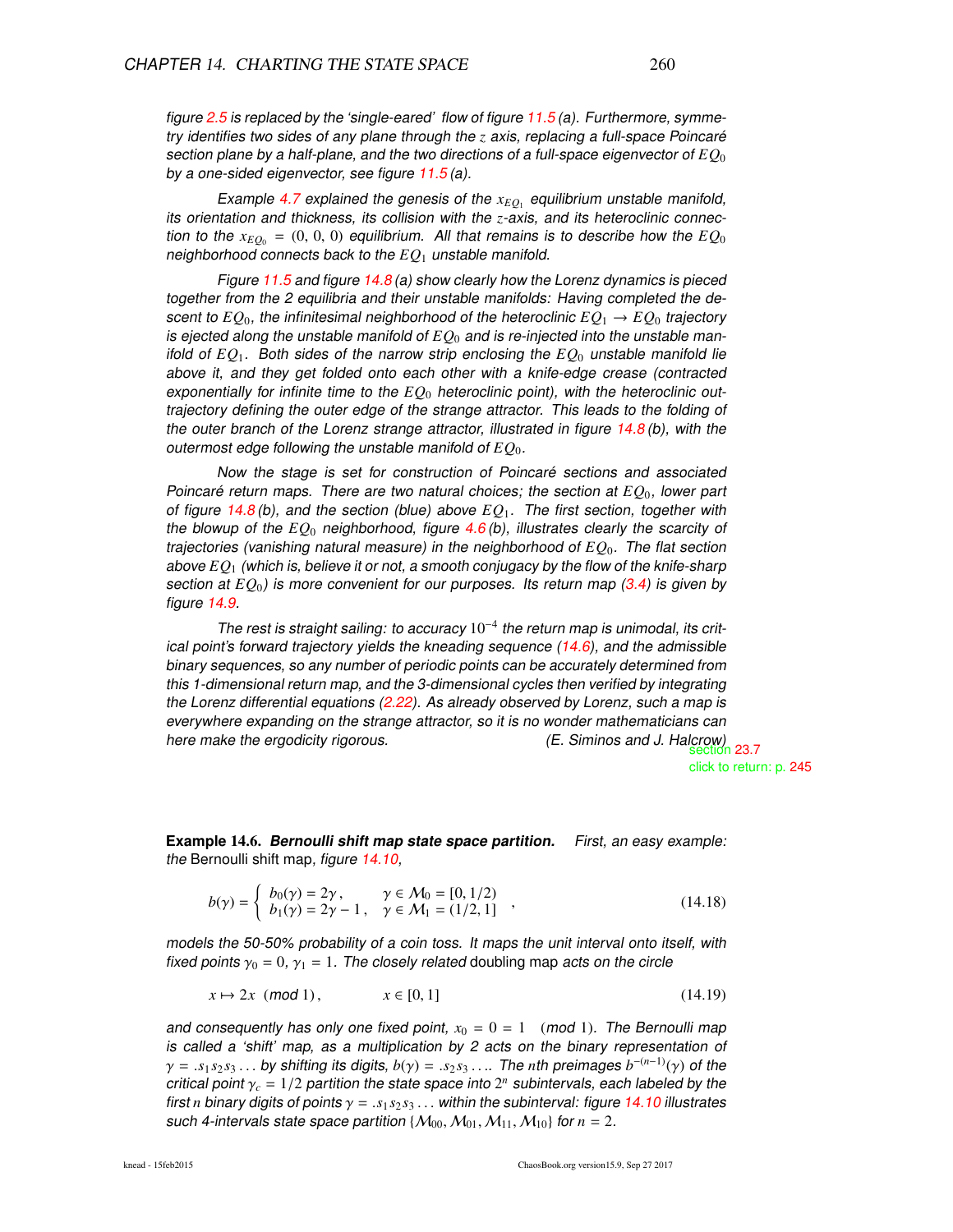Consider a map *f*(*x*) topologically conjugate (two monotonically increasing branches) to the Bernoulli shift, with the forward orbit of *x* generating the itinerary  $s_1 s_2 s_3 \ldots$  Convert this itinerary into Bernoulli map point  $\gamma = s_1 s_2 s_3 \ldots$  These values can now be used to spatially order points with different temporal itineraries: if  $\gamma < \gamma'$ , then  $x < \gamma'$ then  $x < x'$ .

Suppose we have already computed all  $(n - 1)$ -cycles of  $f(x)$ , and would now like to compute the cycle  $p = s_1 s_2 s_3 \ldots s_n$  of period *n*. Mark  $\gamma$  values on the unit interval for all known periodic points of the Bernoulli shift map, and then insert in between them  $\gamma_{\sigma^k p}$ ,  $k = 0, 1, \cdots, n_p - 1$  corresponding to periodic points of cycle *p*. In the dynamical prior  $\gamma_{\sigma^k p}$ ,  $k = 0, 1, \cdots, n_p - 1$  corresponding cycle points  $x$ , from cycles alstate space they will be bracketed by corresponding cycle points *x<sup>j</sup>* from cycles already computed, and thus the knowledge of the topological ordering of all cycle points provides us with robust initial guesses for periodic-orbit searches for any map with 2 monotonically increasing branches. (continued in example 28.5)

click to return: p. 246

**Example** 14.7. **Full tent map, Ulam map.** (Continued from example 14.1) The simplest examples of unimodal maps with complete binary symbolic dynamics are the full tent map, *figure* 14.11 (a),

$$
f(\gamma) = 1 - 2|\gamma - 1/2|, \qquad \gamma \in \mathcal{M} = [0, 1], \tag{14.20}
$$

the Ulam map (quadratic map  $(14.5)$  with  $A = 4$ )

$$
f(x) = 4x(1-x), \qquad x \in \mathcal{M} = [0,1], \tag{14.21}
$$

and the repelling unimodal maps such as figure 14.11. For unimodal maps the Markov partition of the unit interval M is given by intervals { $M_0, M_1$ }. We refer to (14.20) as the complete tent map because its symbolic dynamics is completely binary: as both  $f(M_0)$ and  $f(M_1)$  fully cover  $M = \{M_0, M_1\}$ , all binary sequences are realized as admissible itineraries.

click to return: p. 247

exercise ??

#### **Example** 14.8. **Periodic orbits of unimodal maps.** Let

$$
f(x) = \begin{cases} f_0(x) & \text{if } x < x_c \\ f_1(x) & \text{if } x > x_c \end{cases},\tag{14.22}
$$

and assume that all periodic orbits are unstable, i.e., the stability  $\Lambda_p = f_a^{k\prime}$  (see (4.43)) satisfies  $|\Lambda_p| > 1$ . Then the periodic point  $x_{s_0 s_1 s_2 \ldots s_{n-1}}$  is the only fixed point of the unique composition (3.12) of *n* mans composition (3.12) of *n* maps

$$
f_{s_n} \circ \cdots \circ f_{s_2} \circ f_{s_1}(x_{s_0s_1s_2\ldots s_{n-1}}) = x_{s_0s_1s_2\ldots s_{n-1}}
$$
\n(14.23)

(note that successive maps, applied from the left, correspond to later times, i.e., later symbols in the itinerary).

The *n*th iterate of a unimodal map has at most 2 *<sup>n</sup>* monotone segments, and therefore there will be  $2^n$  or fewer periodic points of length  $n$ . For the full tent map (14.20) it has exactly  $2^n$  periodic points. A periodic orbit p of length n corresponds to<br>an infinite repetition of a length  $n = n_p$  symbol string block, customarily indicated by a line over the string:  $p = S_p = (s_1 s_2 s_3 \dots s_n)^\infty = \overline{s_1 s_2 s_3 \dots s_n}$ . As all itineraries are infinite we shall adopt convention that a finite string itinerary  $p = s_1 s_2 s_3 \dots s_n$  stands infinite, we shall adopt convention that a finite string itinerary  $p = s_1 s_2 s_3 \dots s_n$  stands for infinite repetition of a finite block, and routinely omit the overline. A cycle *p* is called prime if its itinerary *S* cannot be written as a repetition of a shorter block *S* 0 . If the itinerary of  $x_0$  is  $p = s_1 s_2 s_3 \dots s_n$ , its cyclic permutation  $\sigma^k p = \overline{s_k s_{k+1} \dots s_n s_1 \dots s_{k-1}}$  $corresponds$  to the point  $x_{k-1}$  in the same cycle. corresponds to the point  $x_{k-1}$  in the same cycle.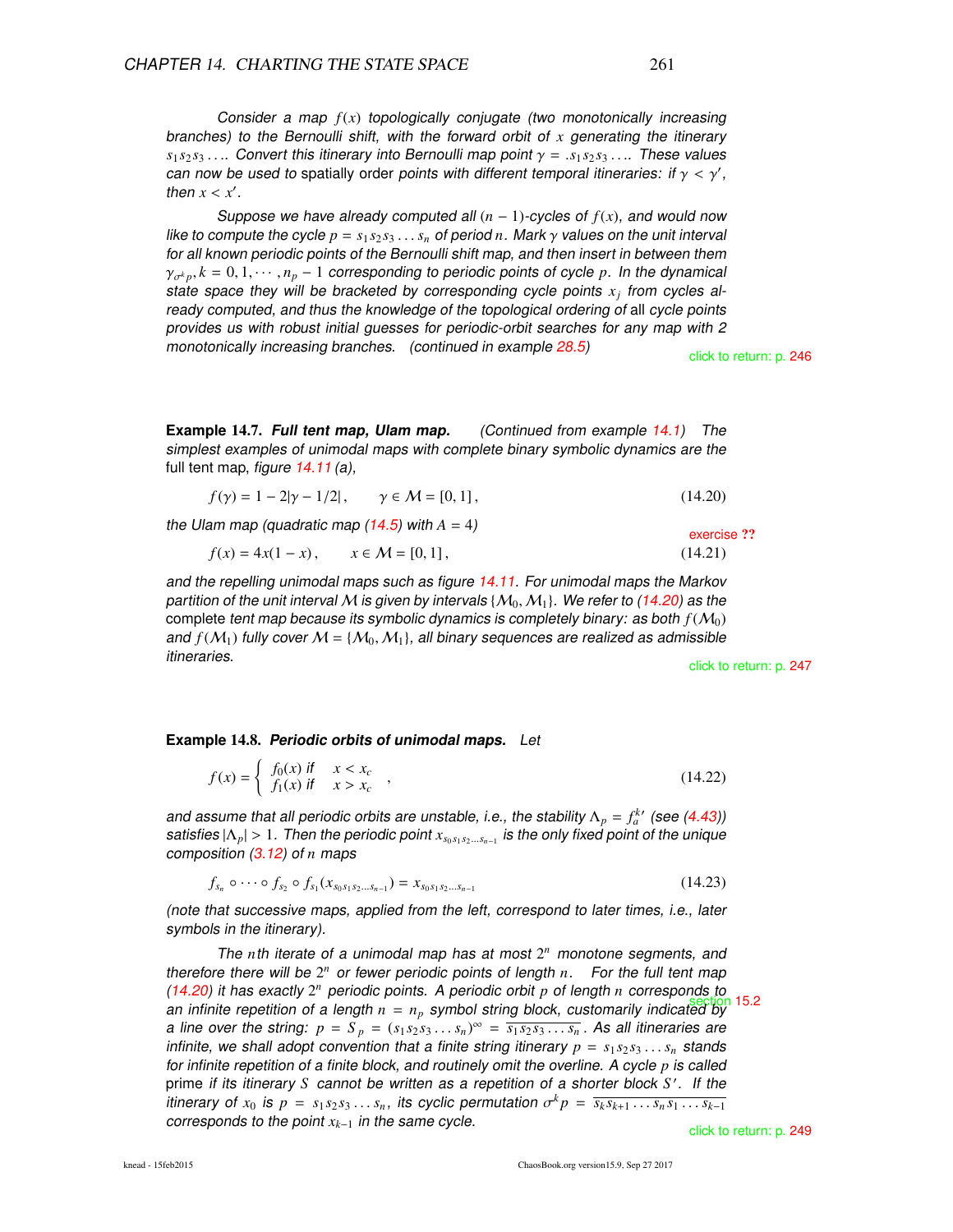**Example 14.9. Periodic points of the full tent map.** Each cycle  $p$  is a set of  $n<sub>p</sub>$ rational-valued full tent map periodic points  $\gamma$ . It follows from (14.4) that if the repeating string  $s_1 s_2 \ldots s_n$  contains an odd number of '1's, the string of well ordered symbols *w*<sub>1</sub>*w*<sub>2</sub> . . . *w*<sub>2*n*</sub> has to be of the double length before it repeats itself. The cycle-point γ is a geometrical sum which we can rewrite as the odd-denominator fraction

$$
\gamma(\overline{s_1 s_2 \dots s_n}) = \sum_{t=1}^{2n} \frac{w_t}{2^t} + \frac{1}{2^{-2n}} \sum_{t=1}^{2n} \frac{w_t}{2^t} + \dots
$$

$$
= \frac{2^{2n}}{2^{2n} - 1} \sum_{t=1}^{2n} \frac{w_t}{2^t}
$$
(14.24)

Using this we can calculate the  $\hat{\gamma}_p = \hat{\gamma}(S_p)$  for all short cycles. For orbits up to length 5 this is done in table 14.1.

click to return: p. 249

**Example 14.10. Rössler return map web diagram.** (Continuation of example 14.3) The arclength distance along the unstable manifold of the *x*<sup>−</sup> equilibrium point return map, figure  $14.7$  (b), generates the kneading sequence  $(14.6)$  as the itinerary of the critical point plotted in figure  $14.15(a)$ . click to return: p. 252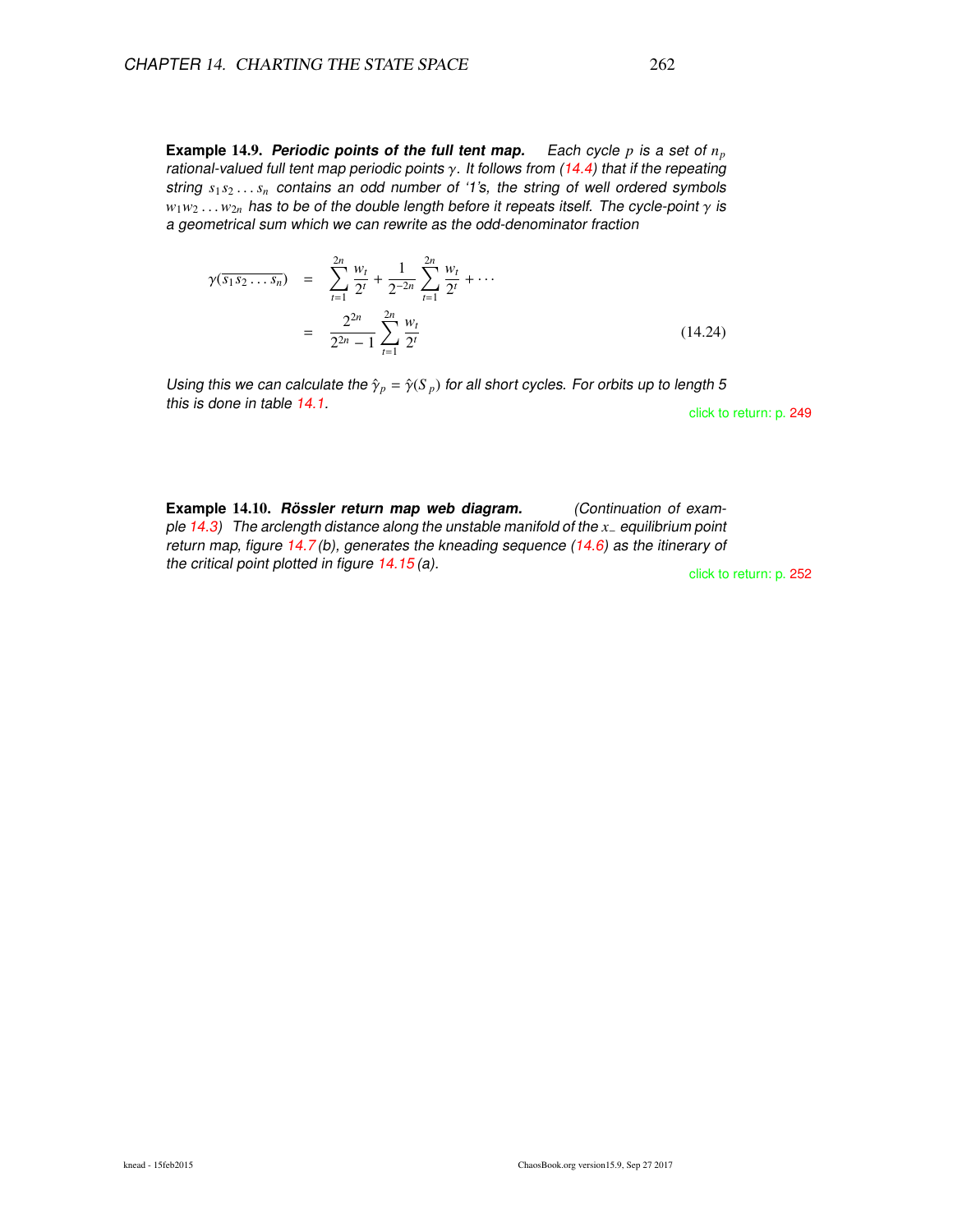## **Exercises**

- 14.1. Binary symbolic dynamics. Verify that the shortest prime binary cycles of the unimodal repeller of figure 14.11 are  $\overline{0}$ ,  $\overline{1}$ ,  $\overline{01}$ ,  $\overline{001}$ ,  $\overline{011}$ ,  $\cdots$ . Compare with table 18.1. Sketch them in the graph of the unimodal function  $f(x)$ ; compare the ordering of the periodic points with that in figure 14.12. The point is that while overlayed on each other the longer cycles look like a hopeless jumble, the periodic points are clearly and logically ordered by the alternating binary tree.
- 14.2. Generating prime cycles. Write a program that generates all binary prime cycles up to a given finite length.
- 14.3. A contracting baker's map. Consider the contracting (or "dissipative") baker's map defined in exercise 4.6.

The symbolic dynamics encoding of trajectories is realized via symbols  $0 (y \le 1/2)$  and  $1 (y > 1/2)$ . Consider the observable  $a(x, y) = x$ . Verify that for any periodic orbit  $p = \overline{s_1 \dots s_{n_p}}$ ,  $s_i \in \{0, 1\}$  the integrated observable is

$$
A_p = \frac{3}{4} \sum_{j=1}^{n_p} \delta_{s_j,1}.
$$

- 14.4. Unimodal map symbolic dynamics. Show that the tent map point  $\gamma(S^+)$  with future itinerary  $S^+$  is given<br>by converting the sequence of s is into a binary number by converting the sequence of *sn*'s into a binary number by the algorithm (14.4). This follows by inspection from the binary tree of figure 14.12.
- 14.5. Unimodal map kneading value. Consider the 1 dimensional quadratic map

 $f(x) = Ax(1-x)$ ,  $A = 3.8$ . (14.25)

- (a) (easy) Plot  $(14.25)$ , and the first 4-8 (whatever looks better) iterates of the critical point  $x_c = 1/2$ .
- (b) (hard) Draw corresponding intervals of the partition of the unit interval as levels of a Cantor set, as in the symbolic dynamics partition of figure 14.11. Note, however, that some of the intervals of figure 14.11 do not appear in this case - they are *pruned*.
- (c) (easy) Check numerically that  $K = S^+(x_c)$ , kneading sequence (the itinerary of the critical point  $(14.6)$ ) is

$$
K = 1011011110110111101011110111110...
$$

As the orbits of a chaotic map are exponentially unstable, so many digits seem too good to be true - recheck this sequence using arbitrary precision arithmetics.

- (d) (medium) The tent map point  $\gamma(S^+)$  with future<br>itinerary  $S^+$  is given by converting the sequence of itinerary  $S^+$  is given by converting the sequence of  $s_n$ 's into a binary number by the algorithm  $(14.4)$ . List the corresponding kneading value (14.6) sequence  $\kappa = \gamma(K)$  to the same number of digits as *K*.
- (e) (hard) Plot the dike map, figure 14.13, with the same kneading sequence *K* as  $f(x)$ . The dike map is obtained by slicing off all  $\gamma(S^+(x_0)) > \kappa$ , from<br>the full tent man figure 14.11 (a), see (14.7) the full tent map figure  $14.11$  (a), see (14.7).

How this kneading sequence is converted into a series of pruning rules is a dark art, relegated to sect. 18.5.

14.6. "Golden mean" pruned map. Consider a symmetric tent map on the unit interval such that its highest point belongs to a 3-cycle:



- (a) Find the value  $|\Lambda|$  for the slope (the two different slopes  $\pm \Lambda$  just differ by a sign) where the maximum at 1/2 is a periodic point in a 3-cycle, as depicted in the figure.
- (b) Show that no orbit of this map can visit the region  $x > (1 + \sqrt{5})/4$  more than once. Verify also that<br>once an orbit exceeds  $x > (\sqrt{5} - 1)/4$  it does not once an orbit exceeds  $x > (\sqrt{5} - 1)/4$ , it does not reenter the region  $x < (\sqrt{5} - 1)/4$ .
- (c) If an orbit is in the interval  $(\sqrt{5} 1)/4 < x < 1/2$ ,<br>where will it be on the next iteration? where will it be on the next iteration?
- (d) If the symbolic dynamics is such that for  $x < 1/2$ we use the symbol 0 and for  $x > 1/2$  we use the symbol 1, show that no periodic orbit will have the substring  $00$  in it.